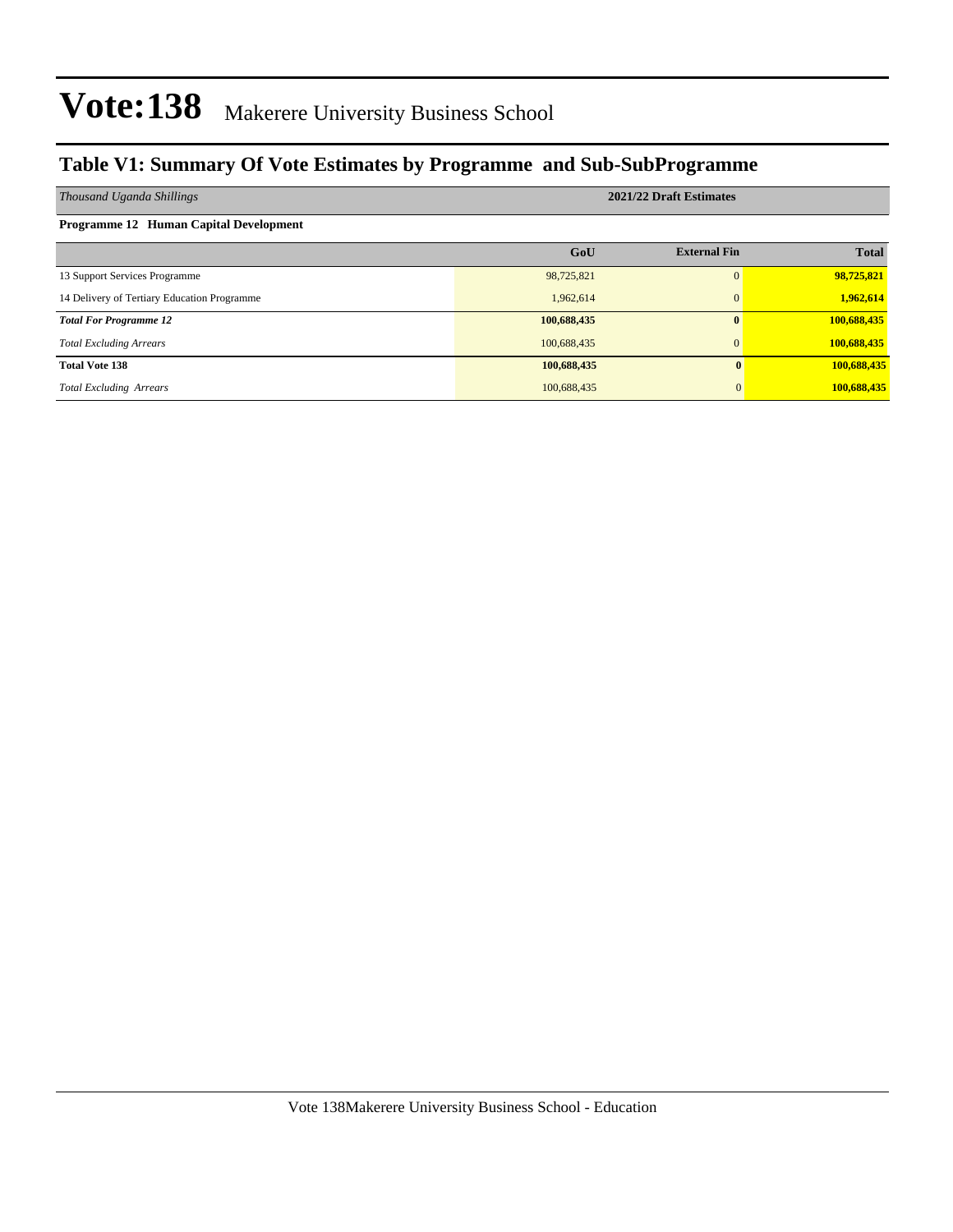### **Table V2: Summary Of Vote Estimates by Sub-SubProgramme,Department and Project**

| Thousand Uganda Shillings                                                 | 2020/21 Approved Budget<br>2021/22 Draft Estimates |                         |                  |              |                |                               |                         |
|---------------------------------------------------------------------------|----------------------------------------------------|-------------------------|------------------|--------------|----------------|-------------------------------|-------------------------|
| <b>Sub-SubProgramme 13 Support Services Programme</b>                     |                                                    |                         |                  |              |                |                               |                         |
| <b>Recurrent Budget Estimates</b>                                         | <b>Wage</b>                                        | Non-Wage                | <b>AIA</b>       | <b>Total</b> | Wage           | Non-Wage                      | <b>Total</b>            |
| 26 Central Administration                                                 | 53,785,094                                         | 36,893,309              | $\mathbf{0}$     | 90,678,402   | 58,711,963     | 36,793,358                    | 95,505,321              |
| <b>Total Recurrent Budget Estimates for Sub-</b><br><b>SubProgramme</b>   | 53,785,094                                         | 36,893,309              | $\bf{0}$         | 90,678,402   | 58,711,963     | 36,793,358                    | 95,505,321              |
| <b>Development Budget Estimates</b>                                       | <b>GoU Dev't</b>                                   | <b>External Fin</b>     | <b>AIA</b>       | <b>Total</b> |                | <b>GoU Dev't External Fin</b> | <b>Total</b>            |
| 0896 Support to MUBS Infrastructural Dev't                                | 1,824,002                                          | $\boldsymbol{0}$        | $\mathbf{0}$     | 1,824,002    | $\overline{0}$ | $\overline{0}$                | $\overline{\mathbf{0}}$ |
| 1607 Retooling of Makerere University Business School                     | 3,220,333                                          | $\boldsymbol{0}$        | $\mathbf{0}$     | 3,220,333    | 3,220,500      | $\Omega$                      | 3,220,500               |
| <b>Total Development Budget Estimates for Sub-</b><br><b>SubProgramme</b> | 5,044,335                                          | $\bf{0}$                | $\bf{0}$         | 5,044,335    | 3,220,500      | $\bf{0}$                      | 3,220,500               |
|                                                                           |                                                    | <b>GoU</b> External Fin | <b>AIA</b>       | <b>Total</b> | GoU            | <b>External Fin</b>           | <b>Total</b>            |
| <b>Total For Sub-SubProgramme 13</b>                                      | 95,722,738                                         | $\bf{0}$                | $\bf{0}$         | 95,722,738   | 98,725,821     | $\bf{0}$                      | 98,725,821              |
| <b>Total Excluding Arrears</b>                                            | 95,408,951                                         | $\mathbf{0}$            | $\mathbf{0}$     | 95,408,951   | 98,725,821     | $\overline{0}$                | 98,725,821              |
| Sub-SubProgramme 14 Delivery of Tertiary Education Programme              |                                                    |                         |                  |              |                |                               |                         |
| <b>Recurrent Budget Estimates</b>                                         | <b>Wage</b>                                        | Non-Wage                | <b>AIA</b>       | <b>Total</b> | <b>Wage</b>    | Non-Wage                      | <b>Total</b>            |
| 14 Faculty of Computing and Informatics                                   | $\mathbf{0}$                                       | 158,103                 | $\overline{0}$   | 158,103      | $\mathbf{0}$   | 158,103                       | 158,103                 |
| 15 Faculty of Management                                                  | $\mathbf{0}$                                       | 122,143                 | $\boldsymbol{0}$ | 122,143      | $\mathbf{0}$   | 122,143                       | 122,143                 |
| 16 Faculty of Marketing Leisure & Hosp Mgt                                | $\mathbf{0}$                                       | 203,507                 | $\mathbf{0}$     | 203,507      | $\mathbf{0}$   | 203,507                       | 203,507                 |
| 17 Faculty of Commerce                                                    | $\Omega$                                           | 236,667                 | $\mathbf{0}$     | 236,667      | $\overline{0}$ | 236,667                       | 236,667                 |
| 18 Faculty of Vocational Distance Education                               | $\Omega$                                           | 133,243                 | $\mathbf{0}$     | 133,243      | $\overline{0}$ | 133,243                       | 133,243                 |
| 19 Faculty of Graduate Studies & Research                                 | $\mathbf{0}$                                       | 129,963                 | $\mathbf{0}$     | 129,963      | $\mathbf{0}$   | 129,963                       | 129,963                 |
| 20 Faculty of Entrepreneurship & Business Administration                  | $\mathbf{0}$                                       | 244,930                 | $\mathbf{0}$     | 244,930      | $\overline{0}$ | 244,930                       | 244,930                 |
| 21 Arua Campus                                                            | $\Omega$                                           | 117,312                 | $\boldsymbol{0}$ | 117,312      | $\overline{0}$ | 117,312                       | 117,312                 |
| 22 Mbarara Campus                                                         | $\mathbf{0}$                                       | 150,464                 | $\mathbf{0}$     | 150,464      | $\mathbf{0}$   | 150,464                       | 150,464                 |
| 23 Mbale Campus                                                           | $\mathbf{0}$                                       | 72,756                  | $\mathbf{0}$     | 72,756       | $\overline{0}$ | 61,927                        | 61,927                  |
| 24 Jinja Campus                                                           | $\mathbf{0}$                                       | 240,017                 | $\boldsymbol{0}$ | 240,017      | $\mathbf{0}$   | 240,017                       | 240,017                 |
| 25 Faculty of Energy Economics & Mgt                                      | $\boldsymbol{0}$                                   | 153,508                 | $\boldsymbol{0}$ | 153,508      | $\mathbf{0}$   | 164,337                       | 164,337                 |

| <b>Total Recurrent Budget Estimates for Sub-</b><br>SubProgramme | 0          | 1.962.614           | $\bf{0}$     | 1.962.614    | $\bf{0}$    | 1.962.614           | 1.962.614    |
|------------------------------------------------------------------|------------|---------------------|--------------|--------------|-------------|---------------------|--------------|
|                                                                  | GoU        | <b>External Fin</b> | AIA          | <b>Total</b> | GoU         | <b>External Fin</b> | <b>Total</b> |
| <b>Total For Sub-SubProgramme 14</b>                             | 1.962.614  | 0                   | $\bf{0}$     | 1.962.614    | 1.962.614   | $\bf{0}$            | 1,962,614    |
| <b>Total Excluding Arrears</b>                                   | 1.962.614  |                     | $\mathbf{0}$ | 1.962.614    | 1.962.614   | $\overline{0}$      | 1,962,614    |
| <b>Total Vote 138</b>                                            | 97.685.352 |                     | 0            | 97.685.352   | 100,688,435 | $\mathbf{0}$        | 100,688,435  |
| <b>Total Excluding Arrears</b>                                   | 97.371.565 |                     |              | 97.371.565   | 100,688,435 | $\overline{0}$      | 100.688.435  |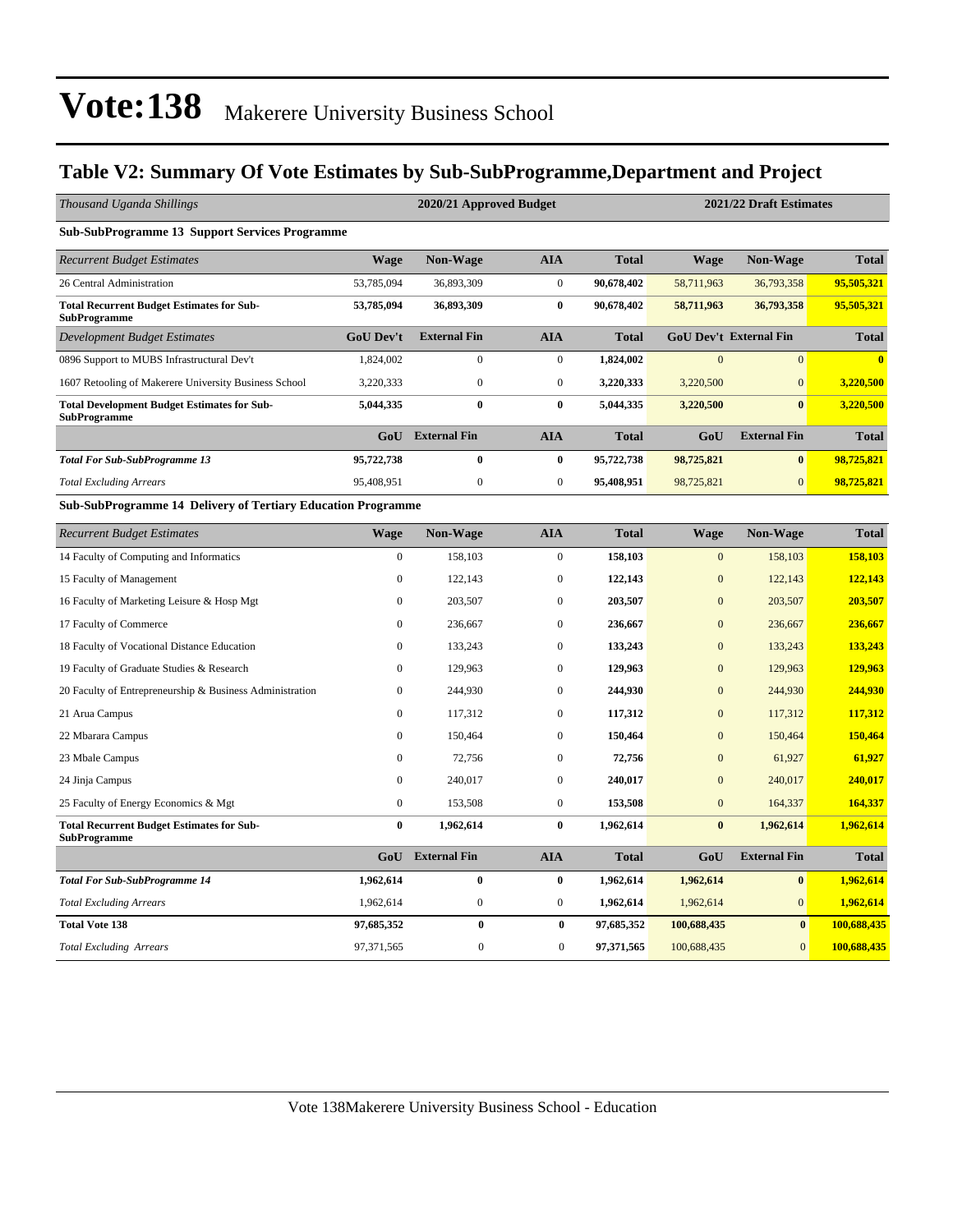### **Table V3: Summary Vote Estimates by Item**

| Thousand Uganda Shillings                                   |                  | 2020/21 Approved Budget<br>2021/22 Draft Estimates |                  |                  |            |                     |                         |
|-------------------------------------------------------------|------------------|----------------------------------------------------|------------------|------------------|------------|---------------------|-------------------------|
|                                                             | GoU              | <b>External Fin</b>                                | AIA              | <b>Total</b>     | GoU        | <b>External Fin</b> | <b>Total</b>            |
| <b>Employees, Goods and Services (Outputs Provided)</b>     | 92,308,378       | $\bf{0}$                                           | $\bf{0}$         | 92,308,378       | 97,235,248 | $\bf{0}$            | 97,235,248              |
| 211101 General Staff Salaries                               | 53,785,094       | $\bf{0}$                                           | 0                | 53,785,094       | 58,711,963 | $\bf{0}$            | 58,711,963              |
| 211103 Allowances (Inc. Casuals, Temporary)                 | 5,744,177        | $\bf{0}$                                           | $\bf{0}$         | 5,744,177        | 5,762,951  | $\bf{0}$            | 5,762,951               |
| 212101 Social Security Contributions                        | 7,859,166        | $\bf{0}$                                           | $\bf{0}$         | 7,859,166        | 6,128,085  | $\bf{0}$            | 6,128,085               |
| 213001 Medical expenses (To employees)                      | 872,839          | $\bf{0}$                                           | $\bf{0}$         | 872,839          | 482,950    | $\bf{0}$            | 482,950                 |
| 213002 Incapacity, death benefits and funeral expenses      | 150,000          | $\bf{0}$                                           | $\bf{0}$         | 150,000          | 162,000    | $\bf{0}$            | 162,000                 |
| 213003 Retrenchment costs                                   | $\bf{0}$         | $\bf{0}$                                           | $\bf{0}$         | 0                | 85,250     | $\bf{0}$            | 85,250                  |
| 213004 Gratuity Expenses                                    | 379,314          | $\bf{0}$                                           | $\bf{0}$         | 379,314          | 379,314    | $\bf{0}$            | 379,314                 |
| 221001 Advertising and Public Relations                     | 494,922          | $\bf{0}$                                           | $\bf{0}$         | 494,922          | 494,100    | $\bf{0}$            | 494,100                 |
| 221002 Workshops and Seminars                               | 454,882          | $\bf{0}$                                           | $\bf{0}$         | 454,882          | 524,374    | $\bf{0}$            | 524,374                 |
| 221003 Staff Training                                       | 1,831,823        | $\bf{0}$                                           | $\bf{0}$         | 1,831,823        | 1,844,323  | $\bf{0}$            | 1,844,323               |
| 221004 Recruitment Expenses                                 | $\bf{0}$         | $\bf{0}$                                           | $\bf{0}$         | $\boldsymbol{0}$ | 16,197     | $\bf{0}$            | 16,197                  |
| 221006 Commissions and related charges                      | 797,258          | $\bf{0}$                                           | $\bf{0}$         | 797,258          | 990,831    | $\bf{0}$            | 990,831                 |
| 221007 Books, Periodicals & Newspapers                      | 363,665          | $\bf{0}$                                           | $\bf{0}$         | 363,665          | 458,000    | $\bf{0}$            | 458,000                 |
| 221008 Computer supplies and Information Technology<br>(TT) | $\bf{0}$         | $\bf{0}$                                           | $\bf{0}$         | 0                | 520,000    | $\bf{0}$            | 520,000                 |
| 221009 Welfare and Entertainment                            | 172,623          | $\bf{0}$                                           | $\bf{0}$         | 172,623          | 437,954    | $\bf{0}$            | 437,954                 |
| 221010 Special Meals and Drinks                             | 110,977          | $\bf{0}$                                           | $\bf{0}$         | 110,977          | $\bf{0}$   | $\bf{0}$            | $\overline{\mathbf{0}}$ |
| 221011 Printing, Stationery, Photocopying and Binding       | 2,306,101        | $\bf{0}$                                           | 0                | 2,306,101        | 2,435,493  | $\bf{0}$            | 2,435,493               |
| 221012 Small Office Equipment                               | 1,266,023        | $\bf{0}$                                           | $\bf{0}$         | 1,266,023        | 1,216,200  | $\bf{0}$            | 1,216,200               |
| 221016 IFMS Recurrent costs                                 | 35,000           | $\bf{0}$                                           | $\bf{0}$         | 35,000           | 70,000     | $\bf{0}$            | 70,000                  |
| 221017 Subscriptions                                        | 48,500           | $\bf{0}$                                           | $\bf{0}$         | 48,500           | 144,000    | $\bf{0}$            | 144,000                 |
| 222001 Telecommunications                                   | 311,760          | $\bf{0}$                                           | $\bf{0}$         | 311,760          | 289,360    | $\bf{0}$            | 289,360                 |
| 222003 Information and communications technology<br>(ICT)   | 1,351,000        | $\bf{0}$                                           | 0                | 1,351,000        | 1,485,303  | $\bf{0}$            | 1,485,303               |
| 223002 Rates                                                | $\bf{0}$         | $\bf{0}$                                           | 0                | 0                | 191,297    | $\bf{0}$            | 191,297                 |
| 223003 Rent - (Produced Assets) to private entities         | 640,480          | $\bf{0}$                                           | 0                | 640,480          | 975,886    | $\bf{0}$            | 975,886                 |
| 223004 Guard and Security services                          | 45,000           | $\bf{0}$                                           | 0                | 45,000           | 45,200     | $\bf{0}$            | 45,200                  |
| 223005 Electricity                                          | 887,749          | $\bf{0}$                                           | $\bf{0}$         | 887,749          | 887,370    | $\bf{0}$            | 887,370                 |
| 223006 Water                                                | 405,600          | $\bf{0}$                                           | $\bf{0}$         | 405,600          | 453,905    | $\bf{0}$            | 453,905                 |
| 224001 Medical Supplies                                     | $\boldsymbol{0}$ | $\bf{0}$                                           | $\bf{0}$         | $\boldsymbol{0}$ | 364,800    | $\boldsymbol{0}$    | 364,800                 |
| 224004 Cleaning and Sanitation                              | 1,031,815        | $\bf{0}$                                           | 0                | 1,031,815        | 1,058,410  | $\bf{0}$            | 1,058,410               |
| 224005 Uniforms, Beddings and Protective Gear               | 20,132           | $\boldsymbol{0}$                                   | $\boldsymbol{0}$ | 20,132           | $\bf{0}$   | $\bf{0}$            | $\mathbf{0}$            |
| 224006 Agricultural Supplies                                | 281,075          | $\bf{0}$                                           | $\boldsymbol{0}$ | 281,075          | 90,000     | $\bf{0}$            | 90,000                  |
| 225001 Consultancy Services- Short term                     | 100,000          | 0                                                  | $\bf{0}$         | 100,000          | 420,000    | $\bf{0}$            | 420,000                 |
| 226001 Insurances                                           | 938,000          | $\bf{0}$                                           | 0                | 938,000          | 937,500    | $\bf{0}$            | 937,500                 |
| 226002 Licenses                                             | $\bf{0}$         | $\bf{0}$                                           | $\bf{0}$         | $\boldsymbol{0}$ | 6,000      | $\bf{0}$            | 6,000                   |
| 227001 Travel inland                                        | 234,080          | $\bf{0}$                                           | 0                | 234,080          | 460,635    | $\bf{0}$            | 460,635                 |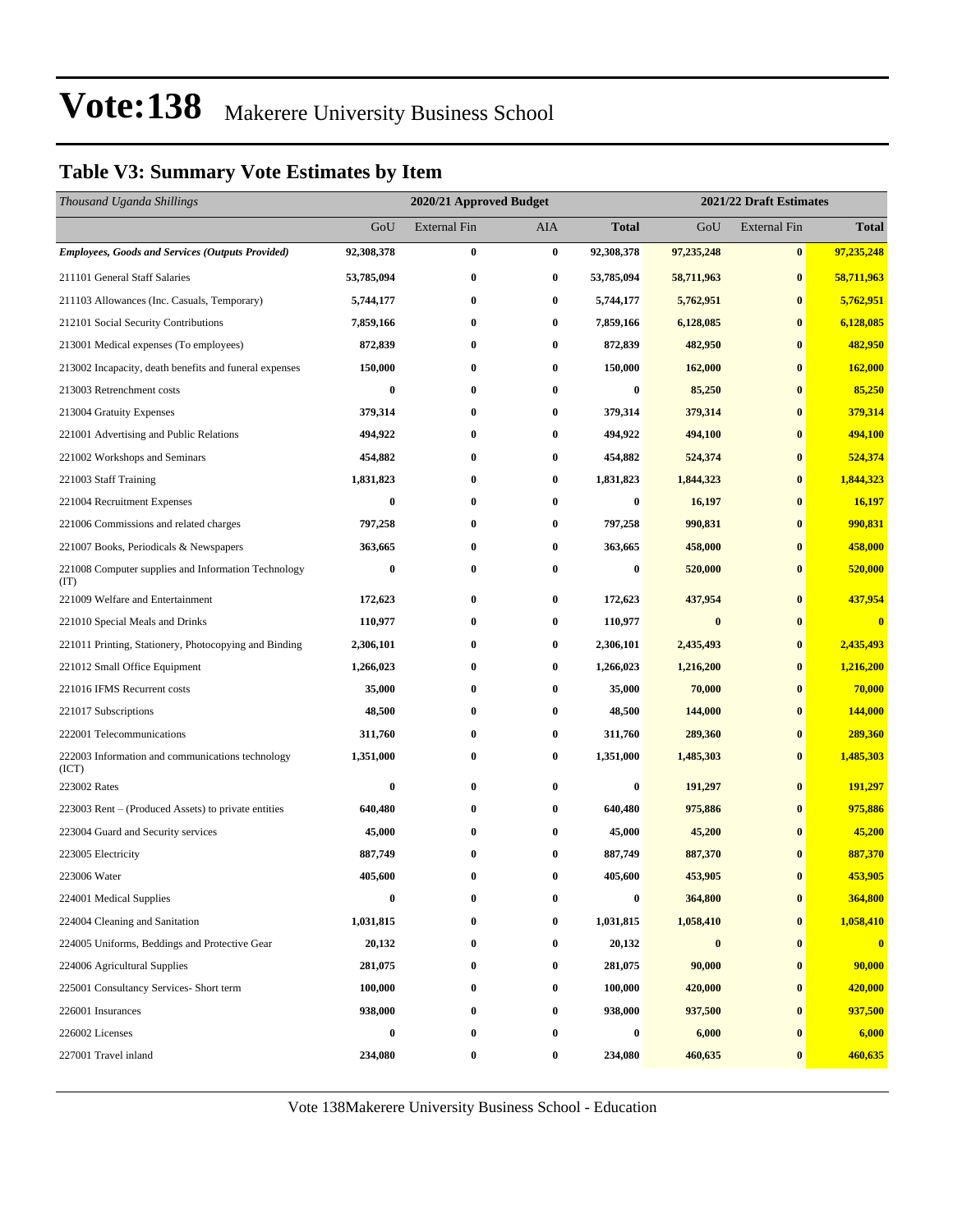| 227004 Fuel, Lubricants and Oils                                 | 1,056,703  | $\mathbf{0}$     | $\bf{0}$         | 1,056,703  | 1,122,275   | $\bf{0}$     | 1,122,275               |
|------------------------------------------------------------------|------------|------------------|------------------|------------|-------------|--------------|-------------------------|
| 228001 Maintenance - Civil                                       | 1,588,000  | $\bf{0}$         | 0                | 1,588,000  | 1,588,001   | $\bf{0}$     | 1,588,001               |
| 228002 Maintenance - Vehicles                                    | 109,926    | $\bf{0}$         | $\bf{0}$         | 109,926    | 65,500      | $\mathbf{0}$ | 65,500                  |
| 228003 Maintenance – Machinery, Equipment &<br>Furniture         | 50,000     | $\bf{0}$         | 0                | 50,000     | 44,500      | $\mathbf{0}$ | 44,500                  |
| 282101 Donations                                                 | 50,000     | $\bf{0}$         | $\bf{0}$         | 50,000     | 50,000      | $\bf{0}$     | 50,000                  |
| 282103 Scholarships and related costs                            | 6,534,693  | $\bf{0}$         | $\bf{0}$         | 6,534,693  | 5,835,316   | $\bf{0}$     | 5,835,316               |
| <b>Grants, Transfers and Subsides (Outputs Funded)</b>           | 232,687    | $\bf{0}$         | $\bf{0}$         | 232,687    | 232,687     | $\bf{0}$     | 232,687                 |
| 242003 Other                                                     | 170,800    | $\bf{0}$         | $\bf{0}$         | 170,800    | $\bf{0}$    | $\mathbf{0}$ | $\overline{\mathbf{0}}$ |
| 262101 Contributions to International Organisations<br>(Current) | 61,887     | $\bf{0}$         | 0                | 61,887     | 61,887      | $\mathbf{0}$ | 61,887                  |
| 263104 Transfers to other govt. Units (Current)                  | $\bf{0}$   | $\bf{0}$         | $\bf{0}$         | $\bf{0}$   | 170,800     | $\bf{0}$     | 170,800                 |
| <b>Investment</b> (Capital Purchases)                            | 4,830,500  | $\bf{0}$         | $\bf{0}$         | 4,830,500  | 3,220,500   | $\bf{0}$     | 3,220,500               |
| 312104 Other Structures                                          | 1,610,167  | $\bf{0}$         | $\bf{0}$         | 1,610,167  | $\bf{0}$    | $\bf{0}$     | $\bf{0}$                |
| 312202 Machinery and Equipment                                   | 1,162,149  | $\bf{0}$         | 0                | 1,162,149  | 721,500     | $\bf{0}$     | 721,500                 |
| 312203 Furniture & Fixtures                                      | 1,399,131  | $\bf{0}$         | $\bf{0}$         | 1,399,131  | 2,045,000   | $\bf{0}$     | 2,045,000               |
| 312211 Office Equipment                                          | $\bf{0}$   | $\bf{0}$         | 0                | $\bf{0}$   | 50,000      | $\bf{0}$     | 50,000                  |
| 312212 Medical Equipment                                         | 50,000     | $\bf{0}$         | $\bf{0}$         | 50,000     | 80,000      | $\mathbf{0}$ | 80,000                  |
| 312213 ICT Equipment                                             | 159,054    | $\bf{0}$         | $\bf{0}$         | 159,054    | 174,000     | $\mathbf{0}$ | 174,000                 |
| 312214 Laboratory Equipments                                     | 450,000    | $\bf{0}$         | $\bf{0}$         | 450,000    | 150,000     | $\bf{0}$     | 150,000                 |
| <b>Arrears</b>                                                   | 313,787    | $\bf{0}$         | $\bf{0}$         | 313,787    | $\bf{0}$    | $\mathbf{0}$ | $\bf{0}$                |
| 321605 Domestic arrears (Budgeting)                              | 313,787    | $\bf{0}$         | $\bf{0}$         | 313,787    | $\bf{0}$    | $\bf{0}$     | $\overline{\mathbf{0}}$ |
| <b>Grand Total Vote 138</b>                                      | 97,685,352 | $\bf{0}$         | $\bf{0}$         | 97,685,352 | 100,688,435 | $\bf{0}$     | 100,688,435             |
| <b>Total Excluding Arrears</b>                                   | 97,371,565 | $\boldsymbol{0}$ | $\boldsymbol{0}$ | 97,371,565 | 100,688,435 | $\mathbf{0}$ | 100,688,435             |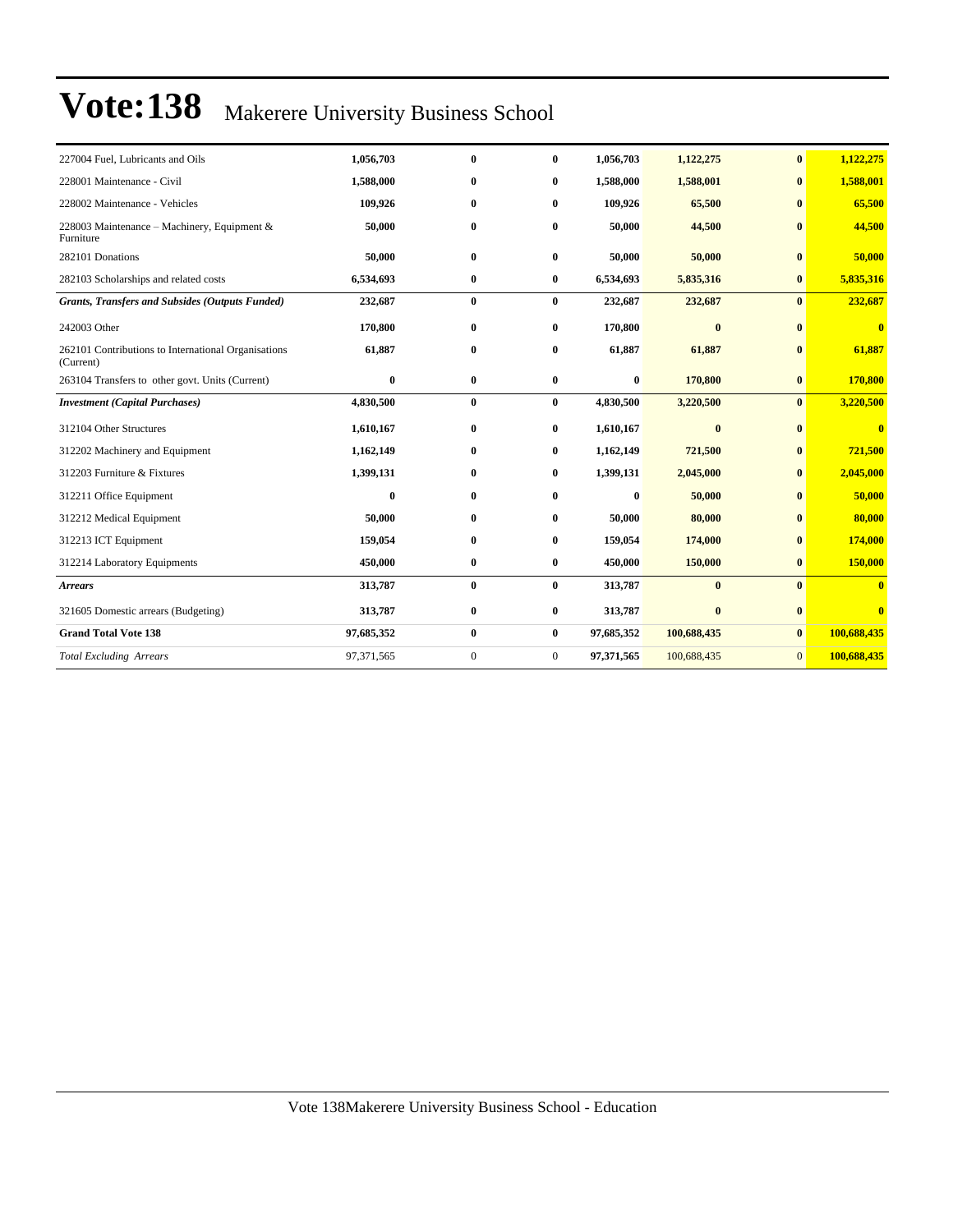### **Table V4: Detailed Estimates by Sub-SubProgramme, Department,Project and Output and Item**

#### *Sub-SubProgrammme 13 Support Services Programme*

*Recurrent Budget Estimates*

#### **Department 26 Central Administration**

| Thousand Uganda Shillings                                                |                  | 2020/21 Approved Budget |                  |              | 2021/22 Draft Estimates |                |                         |  |
|--------------------------------------------------------------------------|------------------|-------------------------|------------------|--------------|-------------------------|----------------|-------------------------|--|
| <b>Outputs Provided</b>                                                  | Wage             | Non Wage                | AIA              | <b>Total</b> | Wage                    | Non Wage       | <b>Total</b>            |  |
| <b>Budget Output 071301 Administrative Services</b>                      |                  |                         |                  |              |                         |                |                         |  |
| 211101 General Staff Salaries                                            | 53,785,094       | $\boldsymbol{0}$        | $\boldsymbol{0}$ | 53,785,094   | 58,711,963              | $\overline{0}$ | 58,711,963              |  |
| 211103 Allowances (Inc. Casuals, Temporary)                              | $\boldsymbol{0}$ | 3,000,889               | $\overline{0}$   | 3,000,889    | $\boldsymbol{0}$        | 3,356,063      | 3,356,063               |  |
| 212101 Social Security Contributions                                     | $\boldsymbol{0}$ | 7,859,166               | $\overline{0}$   | 7,859,166    | $\mathbf{0}$            | 6,128,085      | 6,128,085               |  |
| 213001 Medical expenses (To employees)                                   | $\mathbf{0}$     | 560,839                 | $\overline{0}$   | 560,839      | $\boldsymbol{0}$        | 482,950        | 482,950                 |  |
| 221001 Advertising and Public Relations                                  | $\boldsymbol{0}$ | 341,547                 | $\overline{0}$   | 341,547      | $\mathbf{0}$            | 494,100        | 494,100                 |  |
| 221002 Workshops and Seminars                                            | $\mathbf{0}$     | 100,000                 | $\boldsymbol{0}$ | 100,000      | $\mathbf{0}$            | 100,000        | 100,000                 |  |
| 221003 Staff Training                                                    | $\boldsymbol{0}$ | 200,000                 | $\overline{0}$   | 200,000      | $\boldsymbol{0}$        | 206,000        | 206,000                 |  |
| 221006 Commissions and related charges                                   | $\mathbf{0}$     | 722,755                 | $\boldsymbol{0}$ | 722,755      | $\boldsymbol{0}$        | 784,200        | 784,200                 |  |
| 221007 Books, Periodicals & Newspapers                                   | $\mathbf{0}$     | 35,000                  | $\boldsymbol{0}$ | 35,000       | $\boldsymbol{0}$        | 70,000         | 70,000                  |  |
| 221008 Computer supplies and Information Technology (IT)                 | $\boldsymbol{0}$ | $\boldsymbol{0}$        | $\boldsymbol{0}$ | $\bf{0}$     | $\boldsymbol{0}$        | 500,000        | 500,000                 |  |
| 221011 Printing, Stationery, Photocopying and Binding                    | $\mathbf{0}$     | 688,000                 | $\overline{0}$   | 688,000      | $\mathbf{0}$            | 1,083,709      | 1,083,709               |  |
| 221012 Small Office Equipment                                            | $\boldsymbol{0}$ | 54,449                  | $\overline{0}$   | 54,449       | $\boldsymbol{0}$        | 1,200,000      | 1,200,000               |  |
| 221017 Subscriptions                                                     | $\boldsymbol{0}$ | $\boldsymbol{0}$        | $\overline{0}$   | $\bf{0}$     | $\mathbf{0}$            | 50,000         | 50,000                  |  |
| 222001 Telecommunications                                                | $\boldsymbol{0}$ | 256,160                 | $\overline{0}$   | 256,160      | $\mathbf{0}$            | 197,040        | 197,040                 |  |
| 222003 Information and communications technology (ICT)                   | $\boldsymbol{0}$ | $\boldsymbol{0}$        | $\boldsymbol{0}$ | $\bf{0}$     | $\boldsymbol{0}$        | 935,303        | 935,303                 |  |
| 223002 Rates                                                             | $\mathbf{0}$     | $\overline{0}$          | $\mathbf{0}$     | $\mathbf{0}$ | $\boldsymbol{0}$        | 191,297        | 191,297                 |  |
| 223003 Rent - (Produced Assets) to private entities                      | $\boldsymbol{0}$ | 640,480                 | $\overline{0}$   | 640,480      | $\boldsymbol{0}$        | 975,886        | 975,886                 |  |
| 223004 Guard and Security services                                       | $\mathbf{0}$     | 45,000                  | $\overline{0}$   | 45,000       | $\boldsymbol{0}$        | 45,200         | 45,200                  |  |
| 223005 Electricity                                                       | $\mathbf{0}$     | 862,849                 | $\overline{0}$   | 862,849      | $\mathbf{0}$            | 863,471        | 863,471                 |  |
| 223006 Water                                                             | $\boldsymbol{0}$ | 388,000                 | $\overline{0}$   | 388,000      | $\boldsymbol{0}$        | 437,406        | 437,406                 |  |
| 224004 Cleaning and Sanitation                                           | $\mathbf{0}$     | 1,006,392               | $\boldsymbol{0}$ | 1,006,392    | $\mathbf{0}$            | 1,011,505      | 1,011,505               |  |
| 225001 Consultancy Services- Short term                                  | $\mathbf{0}$     | 100,000                 | $\boldsymbol{0}$ | 100,000      | $\mathbf{0}$            | 420,000        | 420,000                 |  |
| 226001 Insurances                                                        | $\boldsymbol{0}$ | 870,000                 | $\overline{0}$   | 870,000      | $\mathbf{0}$            | 870,000        | 870,000                 |  |
| 227001 Travel inland                                                     | $\mathbf{0}$     | 120,000                 | $\mathbf{0}$     | 120,000      | $\boldsymbol{0}$        | 377,820        | 377,820                 |  |
| 227004 Fuel, Lubricants and Oils                                         | $\boldsymbol{0}$ | 1,056,703               | $\overline{0}$   | 1,056,703    | $\boldsymbol{0}$        | 1,122,275      | 1,122,275               |  |
| 228002 Maintenance - Vehicles                                            | $\boldsymbol{0}$ | 44,426                  | $\boldsymbol{0}$ | 44,426       | $\mathbf{0}$            | $\mathbf{0}$   | $\overline{\mathbf{0}}$ |  |
| 282101 Donations                                                         | $\mathbf{0}$     | 50,000                  | $\overline{0}$   | 50,000       | $\mathbf{0}$            | 50,000         | 50,000                  |  |
| <b>Total Cost of Budget Output 01</b>                                    | 53,785,094       | 19,002,656              | 0                | 72,787,749   | 58,711,963              | 21,952,312     | 80,664,275              |  |
| <b>Budget Output 071302 Financial Management and Accounting Services</b> |                  |                         |                  |              |                         |                |                         |  |
| 211103 Allowances (Inc. Casuals, Temporary)                              | $\boldsymbol{0}$ | 100,000                 | $\boldsymbol{0}$ | 100,000      | $\mathbf{0}$            | 180,000        | 180,000                 |  |
| 221002 Workshops and Seminars                                            | $\mathbf{0}$     | $\overline{0}$          | $\overline{0}$   | $\bf{0}$     | $\mathbf{0}$            | 145,200        | 145,200                 |  |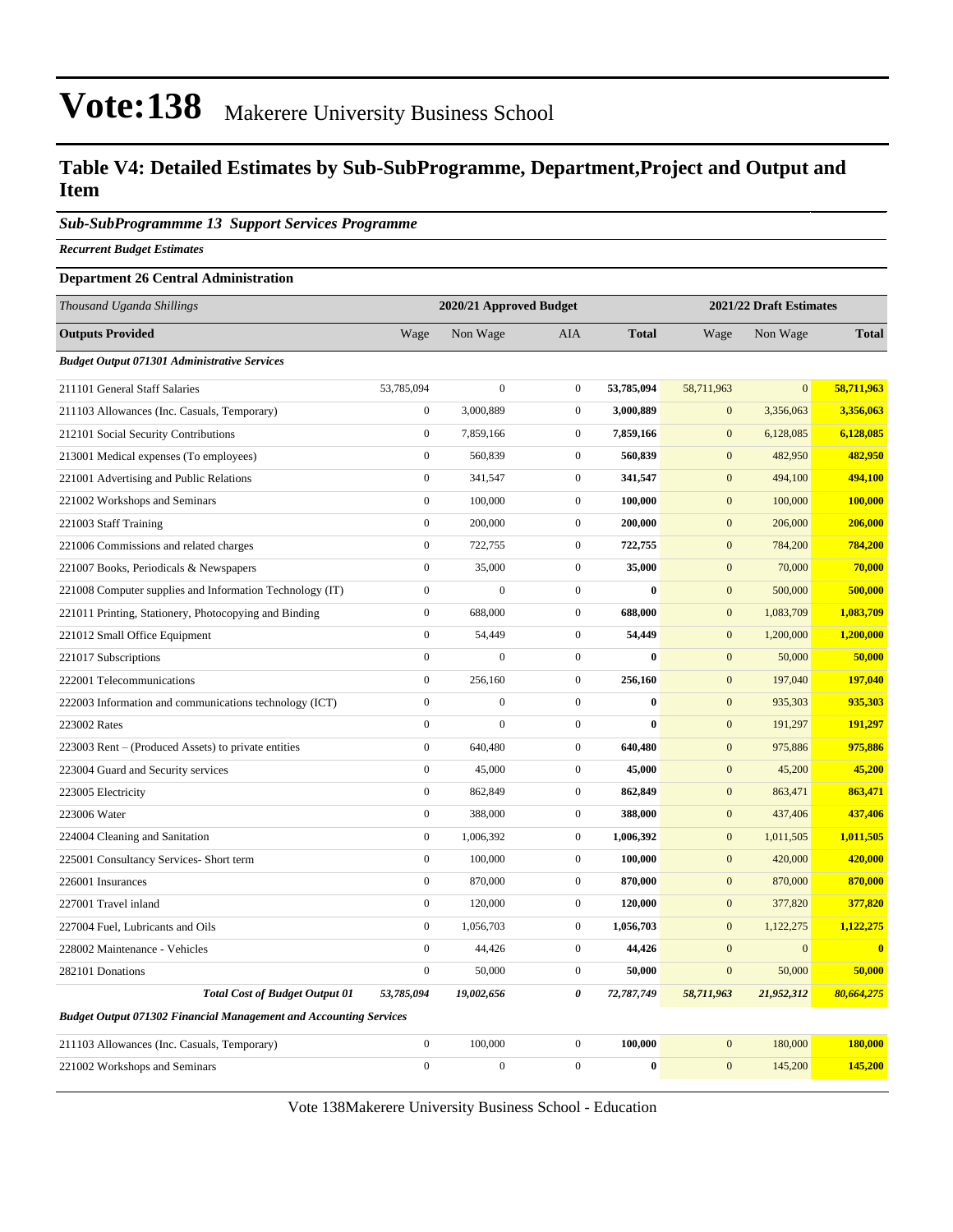| 221011 Printing, Stationery, Photocopying and Binding          | $\boldsymbol{0}$ | 81,066           | $\boldsymbol{0}$ | 81,066    | $\mathbf{0}$<br>$\mathbf{0}$       | $\bf{0}$     |
|----------------------------------------------------------------|------------------|------------------|------------------|-----------|------------------------------------|--------------|
| 221012 Small Office Equipment                                  | $\boldsymbol{0}$ | 1,087,150        | $\boldsymbol{0}$ | 1,087,150 | $\mathbf{0}$<br>$\boldsymbol{0}$   | $\bf{0}$     |
| 221016 IFMS Recurrent costs                                    | $\boldsymbol{0}$ | 35,000           | $\boldsymbol{0}$ | 35,000    | $\mathbf{0}$<br>70,000             | 70,000       |
| <b>Total Cost of Budget Output 02</b>                          | $\pmb{\theta}$   | 1,303,216        | 0                | 1,303,216 | $\boldsymbol{\theta}$<br>395,200   | 395,200      |
| <b>Budget Output 071303 Procurement Services</b>               |                  |                  |                  |           |                                    |              |
| 211103 Allowances (Inc. Casuals, Temporary)                    | $\boldsymbol{0}$ | $\boldsymbol{0}$ | $\boldsymbol{0}$ | $\bf{0}$  | $\mathbf{0}$<br>42,260             | 42,260       |
| 221002 Workshops and Seminars                                  | $\boldsymbol{0}$ | $\boldsymbol{0}$ | $\boldsymbol{0}$ | $\bf{0}$  | 10,000<br>$\mathbf{0}$             | 10,000       |
| 227001 Travel inland                                           | $\boldsymbol{0}$ | $\boldsymbol{0}$ | $\boldsymbol{0}$ | $\bf{0}$  | $\mathbf{0}$<br>1,675              | 1,675        |
| <b>Total Cost of Budget Output 03</b>                          | 0                | 0                | 0                | 0         | $\pmb{\theta}$<br>53,935           | 53,935       |
| <b>Budget Output 071304 Planning and Monitoring Services</b>   |                  |                  |                  |           |                                    |              |
| 211103 Allowances (Inc. Casuals, Temporary)                    | $\boldsymbol{0}$ | 30,000           | $\boldsymbol{0}$ | 30,000    | $\mathbf{0}$<br>10,400             | 10,400       |
| 221002 Workshops and Seminars                                  | $\boldsymbol{0}$ | 2,400            | $\boldsymbol{0}$ | 2,400     | $\mathbf{0}$<br>40,000             | 40,000       |
| 221011 Printing, Stationery, Photocopying and Binding          | $\boldsymbol{0}$ | 50,000           | $\boldsymbol{0}$ | 50,000    | $\mathbf{0}$<br>32,000             | 32,000       |
| <b>Total Cost of Budget Output 04</b>                          | 0                | 82,400           | 0                | 82,400    | $\boldsymbol{\theta}$<br>82,400    | 82,400       |
| <b>Budget Output 071305 Audit</b>                              |                  |                  |                  |           |                                    |              |
| 211103 Allowances (Inc. Casuals, Temporary)                    | $\boldsymbol{0}$ | 48,000           | $\boldsymbol{0}$ | 48,000    | $\mathbf{0}$<br>28,614             | 28,614       |
| 221002 Workshops and Seminars                                  | $\boldsymbol{0}$ | 35,614           | $\boldsymbol{0}$ | 35,614    | $\mathbf{0}$<br>32,000             | 32,000       |
| 221011 Printing, Stationery, Photocopying and Binding          | $\boldsymbol{0}$ | 70,000           | $\boldsymbol{0}$ | 70,000    | 55,000<br>$\bf{0}$                 | 55,000       |
| 221017 Subscriptions                                           | $\boldsymbol{0}$ | $\boldsymbol{0}$ | $\boldsymbol{0}$ | $\bf{0}$  | $\mathbf{0}$<br>4,000              | 4,000        |
| 227001 Travel inland                                           | $\boldsymbol{0}$ | $\boldsymbol{0}$ | $\boldsymbol{0}$ | $\bf{0}$  | $\mathbf{0}$<br>34,000             | 34,000       |
| <b>Total Cost of Budget Output 05</b>                          | 0                | 153,614          | 0                | 153,614   | $\boldsymbol{\theta}$<br>153,614   | 153,614      |
| <b>Budget Output 071307 Estates and Works</b>                  |                  |                  |                  |           |                                    |              |
| 226001 Insurances                                              | $\boldsymbol{0}$ | 68,000           | $\boldsymbol{0}$ | 68,000    | $\mathbf{0}$<br>67,500             | 67,500       |
| 226002 Licenses                                                | $\boldsymbol{0}$ | $\boldsymbol{0}$ | $\boldsymbol{0}$ | $\bf{0}$  | $\mathbf{0}$<br>6,000              | 6,000        |
| 228001 Maintenance - Civil                                     | $\boldsymbol{0}$ | 1,561,000        | $\boldsymbol{0}$ | 1,561,000 | $\mathbf{0}$<br>1,561,000          | 1,561,000    |
| 228002 Maintenance - Vehicles                                  | $\boldsymbol{0}$ | 65,500           | $\boldsymbol{0}$ | 65,500    | 65,500<br>$\bf{0}$                 | 65,500       |
| 228003 Maintenance - Machinery, Equipment & Furniture          | $\boldsymbol{0}$ | 50,000           | $\boldsymbol{0}$ | 50,000    | $\mathbf{0}$<br>44,500             | 44,500       |
| <b>Total Cost of Budget Output 07</b>                          | 0                | 1,744,500        | 0                | 1,744,500 | $\boldsymbol{\theta}$<br>1,744,500 | 1,744,500    |
| <b>Budget Output 071308 University Hospital/Clinic</b>         |                  |                  |                  |           |                                    |              |
| 213001 Medical expenses (To employees)                         | $\boldsymbol{0}$ | 312,000          | $\boldsymbol{0}$ | 312,000   | $\mathbf{0}$<br>$\mathbf{0}$       | $\bf{0}$     |
| 221002 Workshops and Seminars                                  | $\boldsymbol{0}$ | $\boldsymbol{0}$ | $\boldsymbol{0}$ | $\bf{0}$  | 77,000<br>$\boldsymbol{0}$         | 77,000       |
| 224001 Medical Supplies                                        | $\boldsymbol{0}$ | $\boldsymbol{0}$ | $\boldsymbol{0}$ | $\bf{0}$  | 364,800<br>$\mathbf{0}$            | 364,800      |
| <b>Total Cost of Budget Output 08</b>                          | 0                | 312,000          | 0                | 312,000   | $\boldsymbol{\theta}$<br>441,800   | 441,800      |
| <b>Budget Output 071309 Academic Affairs (Inc.Convocation)</b> |                  |                  |                  |           |                                    |              |
| 211103 Allowances (Inc. Casuals, Temporary)                    | $\mathbf{0}$     | 1,512,749        | $\boldsymbol{0}$ | 1,512,749 | 1,007,133<br>$\mathbf{0}$          | 1,007,133    |
| 221001 Advertising and Public Relations                        | $\boldsymbol{0}$ | 153,375          | $\boldsymbol{0}$ | 153,375   | $\mathbf{0}$<br>$\mathbf{0}$       | $\mathbf{0}$ |
| 221006 Commissions and related charges                         | $\overline{0}$   | $\boldsymbol{0}$ | $\boldsymbol{0}$ | $\bf{0}$  | 94,488<br>$\mathbf{0}$             | 94,488       |
| 221009 Welfare and Entertainment                               | $\mathbf{0}$     | $\boldsymbol{0}$ | $\boldsymbol{0}$ | $\bf{0}$  | $\mathbf{0}$<br>85,146             | 85,146       |
| 221011 Printing, Stationery, Photocopying and Binding          | $\boldsymbol{0}$ | 1,035,570        | $\boldsymbol{0}$ | 1,035,570 | 1,243,185<br>$\mathbf{0}$          | 1,243,185    |
| 221012 Small Office Equipment                                  | $\boldsymbol{0}$ | 61,425           | $\boldsymbol{0}$ | 61,425    | $\mathbf{0}$<br>$\mathbf{0}$       | $\bf{0}$     |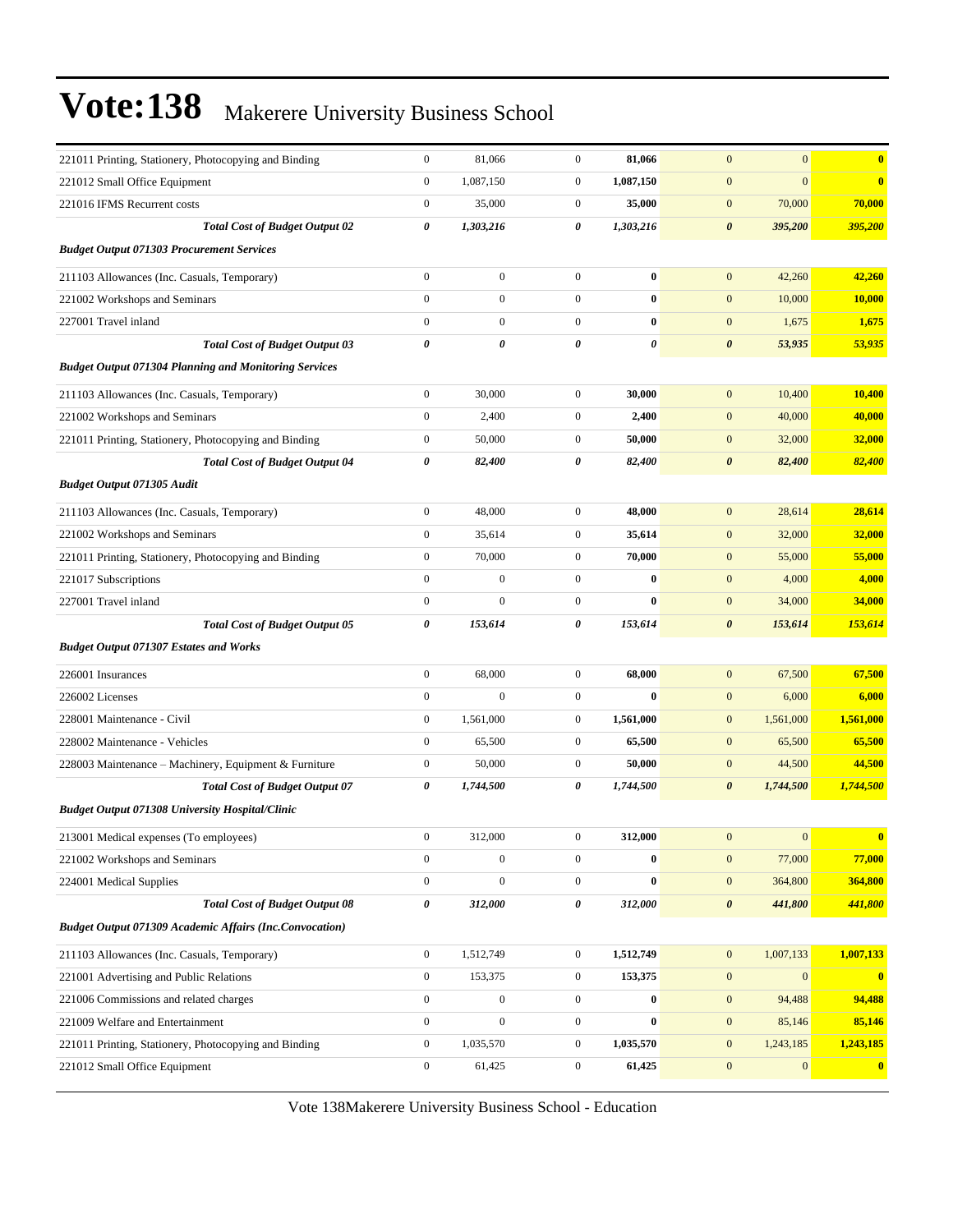| 222003 Information and communications technology (ICT)                                | $\boldsymbol{0}$          | 200,000                   | $\mathbf{0}$          | 200,000          | $\boldsymbol{0}$      | $\mathbf{0}$              | $\bf{0}$                |
|---------------------------------------------------------------------------------------|---------------------------|---------------------------|-----------------------|------------------|-----------------------|---------------------------|-------------------------|
| 224006 Agricultural Supplies                                                          | $\boldsymbol{0}$          | 193,575                   | $\mathbf{0}$          | 193,575          | $\boldsymbol{0}$      | $\overline{0}$            | $\bf{0}$                |
| 227001 Travel inland                                                                  | $\boldsymbol{0}$          | 50,000                    | $\mathbf{0}$          | 50,000           | $\boldsymbol{0}$      | 7,800                     | 7,800                   |
| 282103 Scholarships and related costs                                                 | $\boldsymbol{0}$          | $\boldsymbol{0}$          | $\mathbf{0}$          | $\bf{0}$         | $\boldsymbol{0}$      | 116,210                   | 116,210                 |
| <b>Total Cost of Budget Output 09</b>                                                 | $\pmb{\theta}$            | 3,206,694                 | $\boldsymbol{\theta}$ | 3,206,694        | $\pmb{\theta}$        | 2,553,961                 | 2,553,961               |
| <b>Budget Output 071310 Library Affairs</b>                                           |                           |                           |                       |                  |                       |                           |                         |
| 221007 Books, Periodicals & Newspapers                                                | $\boldsymbol{0}$          | 328,665                   | $\mathbf{0}$          | 328,665          | $\boldsymbol{0}$      | 388,000                   | 388,000                 |
| 221008 Computer supplies and Information Technology (IT)                              | $\boldsymbol{0}$          | $\mathbf{0}$              | $\mathbf{0}$          | $\bf{0}$         | $\boldsymbol{0}$      | 20,000                    | 20,000                  |
| 221011 Printing, Stationery, Photocopying and Binding                                 | $\boldsymbol{0}$          | 328,665                   | $\mathbf{0}$          | 328,665          | $\boldsymbol{0}$      | $\overline{0}$            | $\overline{\mathbf{0}}$ |
| 221017 Subscriptions                                                                  | $\boldsymbol{0}$          | 25,000                    | $\mathbf{0}$          | 25,000           | $\boldsymbol{0}$      | 90,000                    | 90,000                  |
| 222003 Information and communications technology (ICT)                                | $\boldsymbol{0}$          | 1,151,000                 | $\boldsymbol{0}$      | 1,151,000        | $\boldsymbol{0}$      | 550,000                   | 550,000                 |
| 224005 Uniforms, Beddings and Protective Gear                                         | $\boldsymbol{0}$          | 20,132                    | $\mathbf{0}$          | 20,132           | $\boldsymbol{0}$      | $\mathbf{0}$              | $\bf{0}$                |
| <b>Total Cost of Budget Output 10</b>                                                 | 0                         | 1,853,462                 | 0                     | 1,853,462        | 0                     | 1,048,000                 | 1,048,000               |
| Budget Output 071311 Student Affairs (Sports affairs, guild affairs, chapel)          |                           |                           |                       |                  |                       |                           |                         |
| 211103 Allowances (Inc. Casuals, Temporary)                                           | $\boldsymbol{0}$          | 193,659                   | $\mathbf{0}$          | 193,659          | $\boldsymbol{0}$      | $\mathbf{0}$              | $\overline{\mathbf{0}}$ |
| 213002 Incapacity, death benefits and funeral expenses                                | $\boldsymbol{0}$          | $\mathbf{0}$              | $\mathbf{0}$          | $\bf{0}$         | $\boldsymbol{0}$      | 12,000                    | 12,000                  |
| 282103 Scholarships and related costs                                                 | $\boldsymbol{0}$          | 3,678,408                 | $\boldsymbol{0}$      | 3,678,408        | $\mathbf{0}$          | 2,860,068                 | 2,860,068               |
| <b>Total Cost of Budget Output 11</b>                                                 | 0                         | 3,872,068                 | 0                     | 3,872,068        | $\boldsymbol{\theta}$ | 2,872,068                 | 2,872,068               |
| <b>Budget Output 071313 Students' Welfare</b>                                         |                           |                           |                       |                  |                       |                           |                         |
| 282103 Scholarships and related costs                                                 | $\boldsymbol{0}$          | 2,841,825                 | $\mathbf{0}$          | 2,841,825        | $\mathbf{0}$          | 2,841,825                 | 2,841,825               |
| <b>Total Cost of Budget Output 13</b>                                                 | 0                         | 2,841,825                 | 0                     | 2,841,825        | $\boldsymbol{\theta}$ | 2,841,825                 | 2,841,825               |
| <b>Budget Output 071319 Human Resource Management Services</b>                        |                           |                           |                       |                  |                       |                           |                         |
| 211103 Allowances (Inc. Casuals, Temporary)                                           | $\boldsymbol{0}$          | $\mathbf{0}$              | $\mathbf{0}$          | $\bf{0}$         | $\boldsymbol{0}$      | 197,686                   | 197,686                 |
| 213002 Incapacity, death benefits and funeral expenses                                | $\boldsymbol{0}$          | 150,000                   | $\mathbf{0}$          | 150,000          | $\boldsymbol{0}$      | 150,000                   | 150,000                 |
| 213003 Retrenchment costs                                                             | $\boldsymbol{0}$          | $\mathbf{0}$              | $\mathbf{0}$          | $\bf{0}$         | $\mathbf{0}$          | 85,250                    | 85,250                  |
| 213004 Gratuity Expenses                                                              | $\boldsymbol{0}$          | 379,314                   | $\mathbf{0}$          | 379,314          | $\boldsymbol{0}$      | 379,314                   | 379,314                 |
| 221002 Workshops and Seminars                                                         | $\boldsymbol{0}$          | 150,000                   | $\mathbf{0}$          | 150,000          | $\boldsymbol{0}$      | 56,000                    | 56,000                  |
| 221003 Staff Training                                                                 | $\boldsymbol{0}$          | 1,288,323                 | $\mathbf{0}$          | 1,288,323        | $\mathbf{0}$          | 1,288,323                 | 1,288,323               |
| 221004 Recruitment Expenses                                                           | $\boldsymbol{0}$          | $\mathbf{0}$              | $\mathbf{0}$          | $\bf{0}$         | $\boldsymbol{0}$      | 16,197                    | 16,197                  |
| 221009 Welfare and Entertainment                                                      | $\boldsymbol{0}$          | 109,623                   | $\mathbf{0}$          | 109,623          | $\boldsymbol{0}$      | 248,286                   | 248,286                 |
| 221010 Special Meals and Drinks                                                       | $\boldsymbol{0}$          | 110,977                   | $\boldsymbol{0}$      | 110,977          | $\boldsymbol{0}$      | $\boldsymbol{0}$          | $\bf{0}$                |
| <b>Total Cost of Budget Output 19</b>                                                 | $\pmb{\theta}$            | 2,188,237                 | 0                     | 2,188,237        | $\pmb{\theta}$        | 2,421,056                 | 2,421,056               |
| <b>Total Cost Of Outputs Provided</b>                                                 | 53,785,094                | 36,560,670                | $\bf{0}$              | 90,345,764       | 58,711,963            | 36,560,670                | 95,272,634              |
| <b>Outputs Funded</b>                                                                 | Wage                      | Non Wage                  | AIA                   | <b>Total</b>     | Wage                  | Non Wage                  | <b>Total</b>            |
| <b>Budget Output 071351 Contributions to Research and International Organizations</b> |                           |                           |                       |                  |                       |                           |                         |
| 262101 Contributions to International Organisations (Current)                         | $\boldsymbol{0}$          | 61,887                    | $\boldsymbol{0}$      | 61,887           | $\boldsymbol{0}$      | 61,887                    | 61,887                  |
| o/w contribution to reserach                                                          | $\boldsymbol{\mathit{0}}$ | $\boldsymbol{\mathit{0}}$ | 0                     | $\boldsymbol{0}$ | $\boldsymbol{\theta}$ | 61,887                    | 61,887                  |
| o/w Contribution to local and International Organisation                              | $\boldsymbol{\mathit{0}}$ | 61,887                    | 0                     | 61,887           | $\boldsymbol{\theta}$ | $\boldsymbol{\mathit{0}}$ | $\mathbf{0}$            |
| <b>Total Cost of Budget Output 51</b>                                                 | $\pmb{\theta}$            | 61,887                    | 0                     | 61,887           | $\boldsymbol{\theta}$ | 61,887                    | 61,887                  |
|                                                                                       |                           |                           |                       |                  |                       |                           |                         |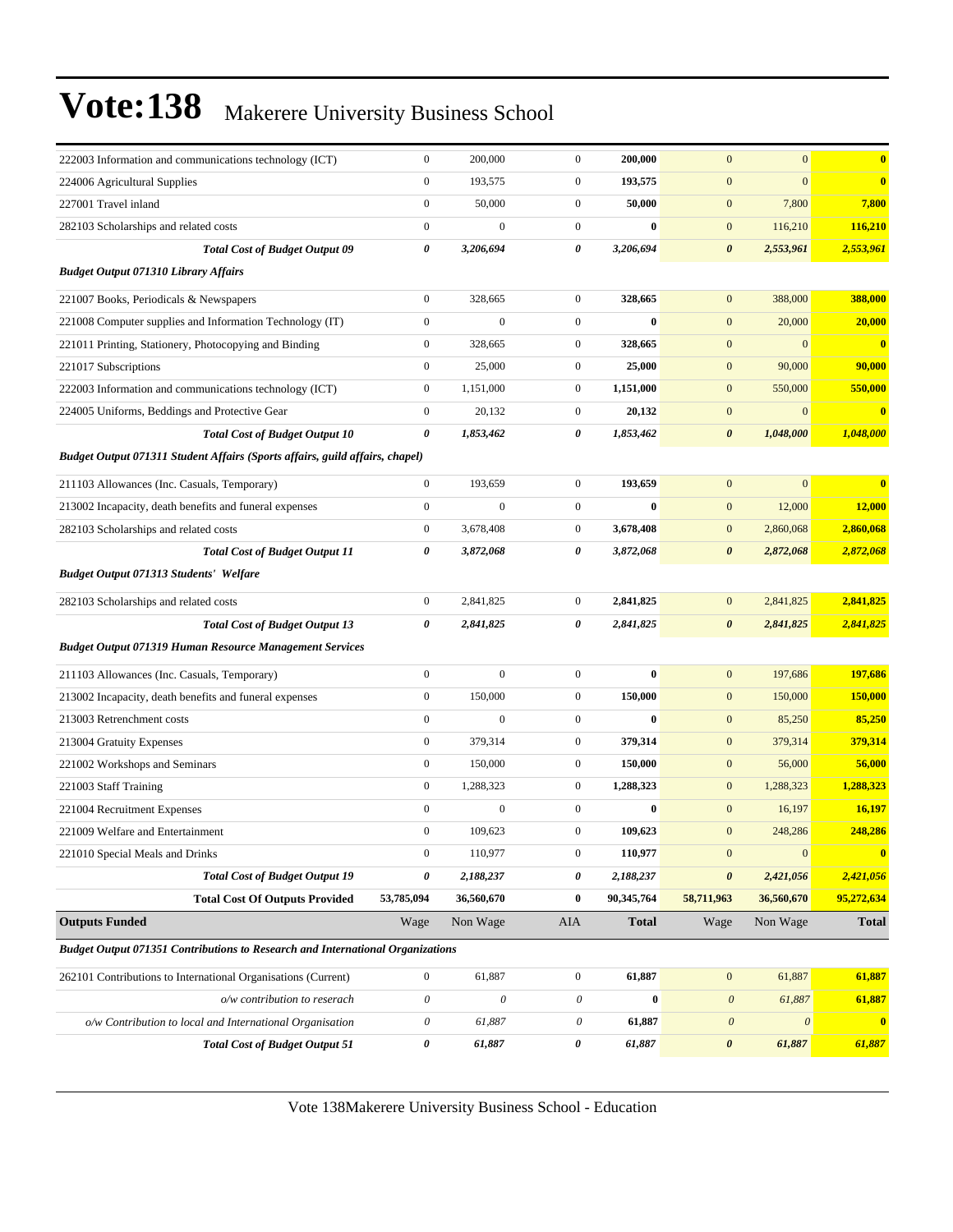#### *Budget Output 071353 Guild Services*

| 242003 Other                                    | $\boldsymbol{0}$ | 170,800      | $\mathbf{0}$   | 170,800      | $\mathbf{0}$          | $\Omega$   | $\overline{\mathbf{0}}$ |
|-------------------------------------------------|------------------|--------------|----------------|--------------|-----------------------|------------|-------------------------|
| o/w Guild activities conducted                  | 0                | 160,000      | 0              | 160,000      | $\theta$              | $\theta$   | $\overline{\mathbf{0}}$ |
| o/w Workshops for class leader & GRC            | $\theta$         | 10,800       | 0              | 10,800       | $\theta$              | $\theta$   | $\mathbf{0}$            |
| 263104 Transfers to other govt. Units (Current) | $\mathbf{0}$     | $\mathbf{0}$ | $\mathbf{0}$   | $\bf{0}$     | $\mathbf{0}$          | 170,800    | 170,800                 |
| o/w Transfers to Guild                          | $\theta$         | $\theta$     | $\theta$       | $\bf{0}$     | $\boldsymbol{\theta}$ | 170,800    | 170,800                 |
| <b>Total Cost of Budget Output 53</b>           | 0                | 170,800      | 0              | 170,800      | $\boldsymbol{\theta}$ | 170,800    | 170,800                 |
| <b>Total Cost Of Outputs Funded</b>             | $\bf{0}$         | 232,687      | $\bf{0}$       | 232,687      | $\bf{0}$              | 232,687    | 232,687                 |
| <b>Arrears</b>                                  | Wage             | Non Wage     | <b>AIA</b>     | <b>Total</b> | Wage                  | Non Wage   | <b>Total</b>            |
| <b>Budget Output 071399 Arrears</b>             |                  |              |                |              |                       |            |                         |
| 321605 Domestic arrears (Budgeting)             | $\mathbf{0}$     | 99,951       | $\mathbf{0}$   | 99,951       | $\mathbf{0}$          | $\Omega$   | $\mathbf{0}$            |
| <b>Total Cost of Budget Output 99</b>           | 0                | 99,951       | 0              | 99,951       | $\boldsymbol{\theta}$ | $\theta$   | $\boldsymbol{\theta}$   |
| <b>Total Cost Of Arrears</b>                    | $\bf{0}$         | 99,951       | $\bf{0}$       | 99,951       | $\bf{0}$              | $\bf{0}$   | $\mathbf{0}$            |
| <b>Total Cost for Department 26</b>             | 53,785,094       | 36,893,309   | $\bf{0}$       | 90,678,402   | 58,711,963            | 36,793,358 | 95,505,321              |
| <b>Total Excluding Arrears</b>                  | 53,785,094       | 36,793,358   | $\overline{0}$ | 90,578,451   | 58,711,963            | 36,793,358 | 95,505,321              |
| $\mathbf{r}$ is the state of $\mathbf{r}$       |                  |              |                |              |                       |            |                         |

*Development Budget Estimates*

#### **Project 0896 Support to MUBS Infrastructural Dev't**

| Thousand Uganda Shillings                                                                                                                                                                                                                                                                                                                                                 |                                                             | 2020/21 Approved Budget |                               |              |                               | 2021/22 Draft Estimates |                         |  |  |
|---------------------------------------------------------------------------------------------------------------------------------------------------------------------------------------------------------------------------------------------------------------------------------------------------------------------------------------------------------------------------|-------------------------------------------------------------|-------------------------|-------------------------------|--------------|-------------------------------|-------------------------|-------------------------|--|--|
| <b>Capital Purchases</b>                                                                                                                                                                                                                                                                                                                                                  | <b>GoU Dev't External Fin</b>                               |                         | <b>AIA</b>                    | <b>Total</b> | <b>GoU Dev't External Fin</b> |                         | <b>Total</b>            |  |  |
| <b>Budget Output 071372 Government Buildings and Administrative Infrastructure</b>                                                                                                                                                                                                                                                                                        |                                                             |                         |                               |              |                               |                         |                         |  |  |
| 312104 Other Structures                                                                                                                                                                                                                                                                                                                                                   | 1,610,167                                                   | $\mathbf{0}$            | $\overline{0}$                | 1,610,167    | $\mathbf{0}$                  | $\mathbf{0}$            | $\overline{\mathbf{0}}$ |  |  |
| <b>Total Cost Of Budget Output 071372</b>                                                                                                                                                                                                                                                                                                                                 | 1,610,167                                                   | 0                       | 0                             | 1,610,167    | $\boldsymbol{\theta}$         | $\boldsymbol{\theta}$   | $\boldsymbol{\theta}$   |  |  |
| <b>Total Cost for Capital Purchases</b>                                                                                                                                                                                                                                                                                                                                   | 1,610,167                                                   | $\mathbf{0}$            | $\mathbf{0}$                  | 1,610,167    | $\mathbf{0}$                  | $\overline{0}$          | $\mathbf{0}$            |  |  |
| <b>Arrears</b>                                                                                                                                                                                                                                                                                                                                                            | <b>GoU Dev't External Fin</b><br><b>AIA</b><br><b>Total</b> |                         | <b>GoU Dev't External Fin</b> |              | <b>Total</b>                  |                         |                         |  |  |
| <b>Budget Output 071399 Arrears</b>                                                                                                                                                                                                                                                                                                                                       |                                                             |                         |                               |              |                               |                         |                         |  |  |
| 321605 Domestic arrears (Budgeting)                                                                                                                                                                                                                                                                                                                                       | 213,835                                                     | $\mathbf{0}$            | $\overline{0}$                | 213,835      | $\mathbf{0}$                  | $\mathbf{0}$            | $\overline{\mathbf{0}}$ |  |  |
| <b>Total Cost Of Budget Output 071399</b>                                                                                                                                                                                                                                                                                                                                 | 213,835                                                     | 0                       | 0                             | 213,835      | $\boldsymbol{\theta}$         | $\boldsymbol{\theta}$   | $\theta$                |  |  |
| <b>Total Cost for Arrears</b>                                                                                                                                                                                                                                                                                                                                             | 213,835                                                     | $\mathbf{0}$            | $\overline{0}$                | 213,835      | $\mathbf{0}$                  | $\overline{0}$          | $\mathbf{0}$            |  |  |
| <b>Total Cost for Project: 0896</b>                                                                                                                                                                                                                                                                                                                                       | 1,824,002                                                   | $\mathbf{0}$            | $\overline{0}$                | 1,824,002    | $\mathbf{0}$                  | $\overline{0}$          | $\mathbf{0}$            |  |  |
| <b>Total Excluding Arrears</b>                                                                                                                                                                                                                                                                                                                                            | 1,610,167                                                   | $\mathbf{0}$            | $\overline{0}$                | 1,610,167    | $\mathbf{0}$                  | $\mathbf{0}$            | $\bf{0}$                |  |  |
| $\mathbf{r}$ $\mathbf{r}$ $\mathbf{r}$ $\mathbf{r}$ $\mathbf{r}$ $\mathbf{r}$ $\mathbf{r}$ $\mathbf{r}$ $\mathbf{r}$ $\mathbf{r}$ $\mathbf{r}$ $\mathbf{r}$ $\mathbf{r}$ $\mathbf{r}$ $\mathbf{r}$ $\mathbf{r}$ $\mathbf{r}$ $\mathbf{r}$ $\mathbf{r}$ $\mathbf{r}$ $\mathbf{r}$ $\mathbf{r}$ $\mathbf{r}$ $\mathbf{r}$ $\mathbf{$<br>0.75.7<br>$-1$<br>$\cdots$ $\cdots$ | $\sim$ $\sim$ $\sim$                                        |                         |                               |              |                               |                         |                         |  |  |

#### **Project 1607 Retooling of Makerere University Business School**

| Thousand Uganda Shillings                                                            |                               | 2021/22 Draft Estimates<br>2020/21 Approved Budget |          |              |                        |                |              |
|--------------------------------------------------------------------------------------|-------------------------------|----------------------------------------------------|----------|--------------|------------------------|----------------|--------------|
| <b>Capital Purchases</b>                                                             | <b>GoU</b> Dev't External Fin |                                                    | AIA      | <b>Total</b> | GoU Dev't External Fin |                | <b>Total</b> |
| <b>Budget Output 071376 Purchase of Office and ICT Equipment, including Software</b> |                               |                                                    |          |              |                        |                |              |
| 312202 Machinery and Equipment                                                       | 247.917                       | $\mathbf{0}$                                       | $\theta$ | 247.917      | 403,500                | $\overline{0}$ | 403,500      |
| 312203 Furniture & Fixtures                                                          | $\mathbf{0}$                  | $\mathbf{0}$                                       | $\theta$ | $\mathbf{0}$ | 1,440,000              | $\overline{0}$ | 1,440,000    |
| 312213 ICT Equipment                                                                 | 159.054                       | $\mathbf{0}$                                       | $\Omega$ | 159,054      | 174,000                | $\overline{0}$ | 174,000      |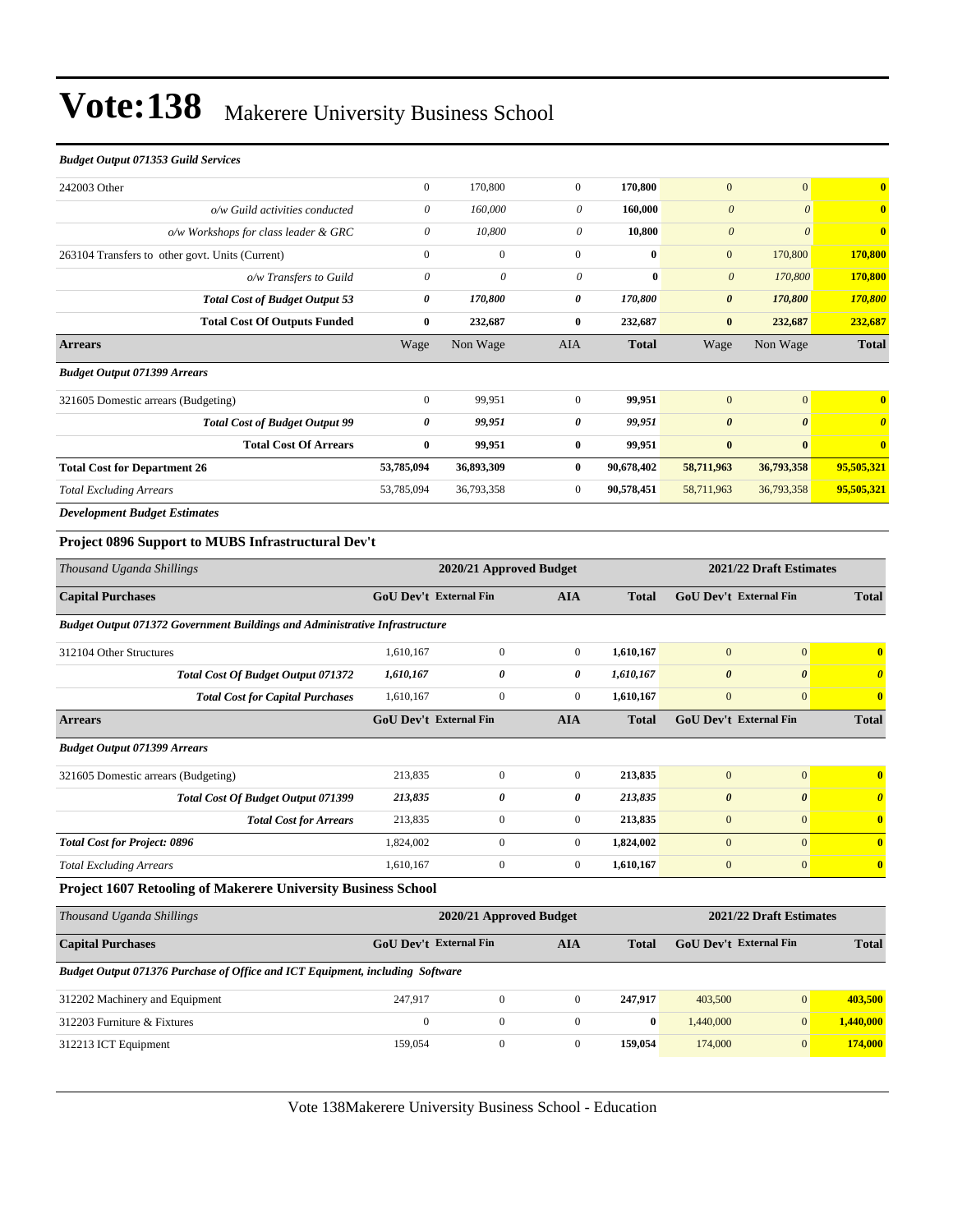| 312214 Laboratory Equipments                                                          | $\Omega$     | $\mathbf{0}$          | $\Omega$       | $\mathbf{0}$ | 150,000      | $\overline{0}$        | 150,000      |
|---------------------------------------------------------------------------------------|--------------|-----------------------|----------------|--------------|--------------|-----------------------|--------------|
| <b>Total Cost Of Budget Output 071376</b>                                             | 406,971      | $\boldsymbol{\theta}$ | 0              | 406,971      | 2,167,500    | $\boldsymbol{\theta}$ | 2,167,500    |
| <b>Budget Output 071377 Purchase of Specialised Machinery &amp; Equipment</b>         |              |                       |                |              |              |                       |              |
| 312202 Machinery and Equipment                                                        | 914,231      | $\mathbf{0}$          | $\overline{0}$ | 914,231      | 318,000      | $\mathbf{0}$          | 318,000      |
| 312211 Office Equipment                                                               | $\mathbf{0}$ | $\mathbf{0}$          | $\mathbf{0}$   | $\mathbf{0}$ | 50,000       | $\overline{0}$        | 50,000       |
| 312212 Medical Equipment                                                              | 50,000       | $\mathbf{0}$          | $\Omega$       | 50,000       | 80,000       | $\overline{0}$        | 80,000       |
| 312214 Laboratory Equipments                                                          | 450,000      | $\mathbf{0}$          | $\Omega$       | 450,000      | $\mathbf{0}$ | $\overline{0}$        | $\bf{0}$     |
| <b>Total Cost Of Budget Output 071377</b>                                             | 1,414,231    | 0                     | 0              | 1,414,231    | 448,000      | $\boldsymbol{\theta}$ | 448,000      |
| <b>Budget Output 071378 Purchase of Office and Residential Furniture and Fittings</b> |              |                       |                |              |              |                       |              |
| 312203 Furniture & Fixtures                                                           | 1,399,131    | $\mathbf{0}$          | $\mathbf{0}$   | 1,399,131    | 605,000      | $\mathbf{0}$          | 605,000      |
| <b>Total Cost Of Budget Output 071378</b>                                             | 1,399,131    | 0                     | 0              | 1,399,131    | 605,000      | $\boldsymbol{\theta}$ | 605,000      |
| <b>Total Cost for Capital Purchases</b>                                               | 3,220,333    | $\mathbf{0}$          | $\mathbf{0}$   | 3,220,333    | 3,220,500    | $\overline{0}$        | 3,220,500    |
| <b>Total Cost for Project: 1607</b>                                                   | 3,220,333    | $\overline{0}$        | $\mathbf{0}$   | 3,220,333    | 3,220,500    | $\overline{0}$        | 3,220,500    |
| <b>Total Excluding Arrears</b>                                                        | 3,220,333    | $\mathbf{0}$          | $\overline{0}$ | 3,220,333    | 3,220,500    | $\overline{0}$        | 3,220,500    |
|                                                                                       | GoU          | <b>External Fin</b>   | <b>AIA</b>     | <b>Total</b> | GoU          | <b>External Fin</b>   | <b>Total</b> |
| <b>Total Cost for Sub-SubProgramme 13</b>                                             | 95,722,738   | $\bf{0}$              | $\bf{0}$       | 95,722,738   | 98,725,821   | $\bf{0}$              | 98,725,821   |
| <b>Total Excluding Arrears</b>                                                        | 95,408,951   | $\boldsymbol{0}$      | $\overline{0}$ | 95,408,951   | 98,725,821   | $\overline{0}$        | 98,725,821   |
|                                                                                       |              |                       |                |              |              |                       |              |

*Sub-SubProgrammme 14 Delivery of Tertiary Education Programme*

#### *Recurrent Budget Estimates*

#### **Department 14 Faculty of Computing and Informatics**

| Thousand Uganda Shillings                                       |                | 2020/21 Approved Budget |              |              |                       | 2021/22 Draft Estimates |                         |  |
|-----------------------------------------------------------------|----------------|-------------------------|--------------|--------------|-----------------------|-------------------------|-------------------------|--|
| <b>Outputs Provided</b>                                         | Wage           | Non Wage                | <b>AIA</b>   | <b>Total</b> | Wage                  | Non Wage                | <b>Total</b>            |  |
| <b>Budget Output 071401 Teaching and Training</b>               |                |                         |              |              |                       |                         |                         |  |
| 211103 Allowances (Inc. Casuals, Temporary)                     | $\mathbf{0}$   | 86,000                  | $\mathbf{0}$ | 86,000       | $\overline{0}$        | 81,900                  | 81,900                  |  |
| <b>Total Cost of Budget Output 01</b>                           | 0              | 86,000                  | 0            | 86,000       | $\boldsymbol{\theta}$ | 81,900                  | 81,900                  |  |
| <b>Budget Output 071402 Research and Graduate Studies</b>       |                |                         |              |              |                       |                         |                         |  |
| 221003 Staff Training                                           | $\mathbf{0}$   | 40,000                  | $\Omega$     | 40.000       | $\overline{0}$        | 40,000                  | 40,000                  |  |
| <b>Total Cost of Budget Output 02</b>                           | 0              | 40,000                  | 0            | 40,000       | $\boldsymbol{\theta}$ | 40,000                  | 40,000                  |  |
| <b>Budget Output 071406 Administration and Support Services</b> |                |                         |              |              |                       |                         |                         |  |
| 221002 Workshops and Seminars                                   | $\overline{0}$ | $\mathbf{0}$            | $\mathbf{0}$ | $\bf{0}$     | $\overline{0}$        | 5,000                   | 5,000                   |  |
| 221006 Commissions and related charges                          | $\overline{0}$ | 3,123                   | $\mathbf{0}$ | 3,123        | $\overline{0}$        | 11,640                  | 11,640                  |  |
| 221009 Welfare and Entertainment                                | $\mathbf{0}$   | 7,200                   | $\mathbf{0}$ | 7,200        | $\mathbf{0}$          | 10,323                  | 10,323                  |  |
| 221011 Printing, Stationery, Photocopying and Binding           | $\overline{0}$ | 4,800                   | $\mathbf{0}$ | 4,800        | $\mathbf{0}$          | $\Omega$                | $\mathbf{0}$            |  |
| 221012 Small Office Equipment                                   | $\mathbf{0}$   | 7,200                   | $\Omega$     | 7,200        | $\overline{0}$        | $\Omega$                | $\overline{\mathbf{0}}$ |  |
| 222001 Telecommunications                                       | $\Omega$       | 6,240                   | $\Omega$     | 6,240        | $\overline{0}$        | 9,240                   | 9,240                   |  |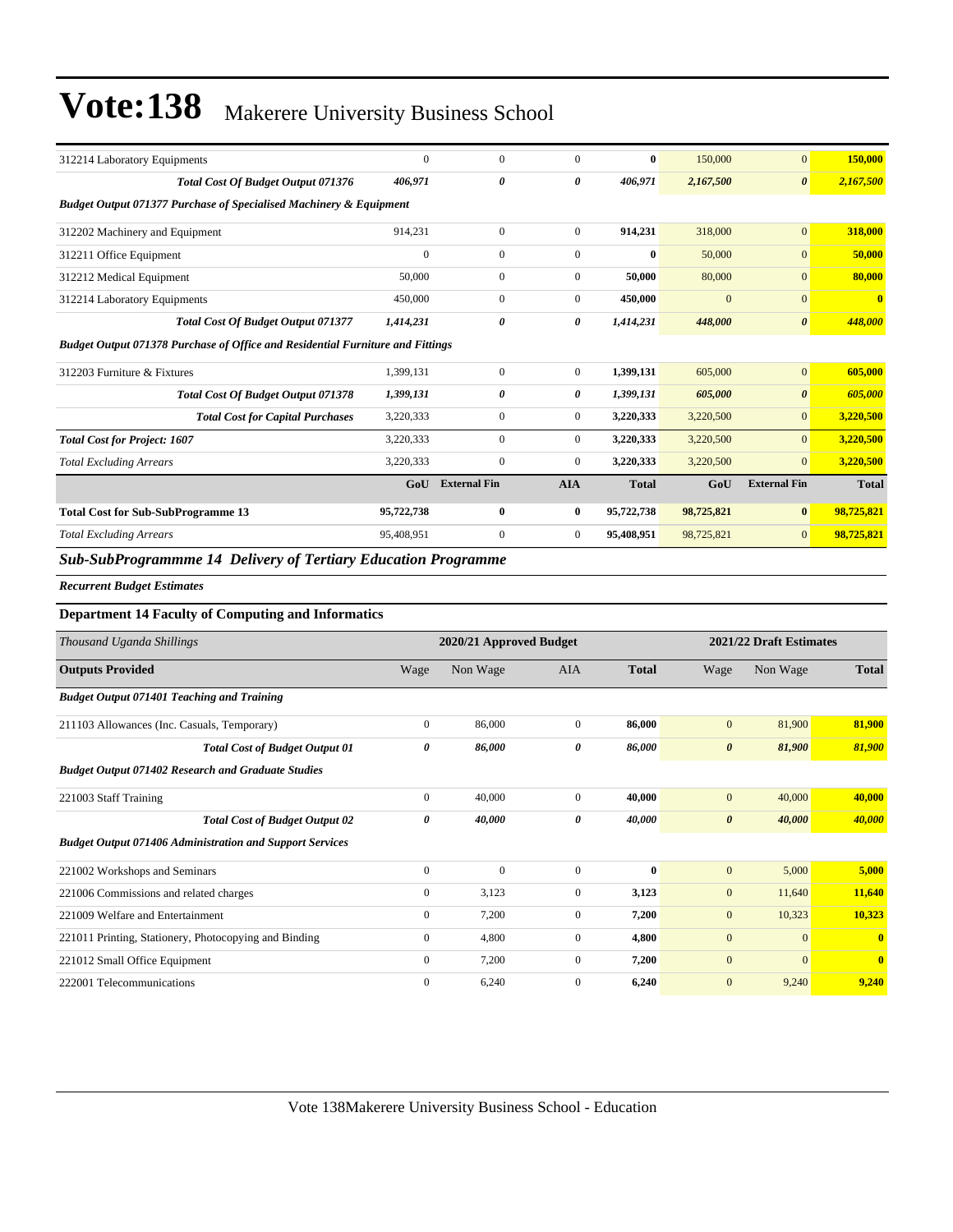| 227001 Travel inland                                            | $\boldsymbol{0}$      | 3,540                   | $\mathbf{0}$          | 3,540        | $\mathbf{0}$          | $\mathbf{0}$            | $\bf{0}$         |
|-----------------------------------------------------------------|-----------------------|-------------------------|-----------------------|--------------|-----------------------|-------------------------|------------------|
| <b>Total Cost of Budget Output 06</b>                           | 0                     | 32,103                  | 0                     | 32,103       | $\pmb{\theta}$        | 36,203                  | 36,203           |
| <b>Total Cost Of Outputs Provided</b>                           | $\bf{0}$              | 158,103                 | $\bf{0}$              | 158,103      | $\bf{0}$              | 158,103                 | 158,103          |
| <b>Total Cost for Department 14</b>                             | $\bf{0}$              | 158,103                 | $\bf{0}$              | 158,103      | $\bf{0}$              | 158,103                 | 158,103          |
| <b>Total Excluding Arrears</b>                                  | $\boldsymbol{0}$      | 158,103                 | $\boldsymbol{0}$      | 158,103      | $\mathbf{0}$          | 158,103                 | 158,103          |
| <b>Department 15 Faculty of Management</b>                      |                       |                         |                       |              |                       |                         |                  |
| Thousand Uganda Shillings                                       |                       | 2020/21 Approved Budget |                       |              |                       | 2021/22 Draft Estimates |                  |
| <b>Outputs Provided</b>                                         | Wage                  | Non Wage                | <b>AIA</b>            | <b>Total</b> | Wage                  | Non Wage                | <b>Total</b>     |
| <b>Budget Output 071401 Teaching and Training</b>               |                       |                         |                       |              |                       |                         |                  |
| 211103 Allowances (Inc. Casuals, Temporary)                     | $\boldsymbol{0}$      | 51,400                  | $\boldsymbol{0}$      | 51,400       | $\boldsymbol{0}$      | 54,360                  | 54,360           |
| 221002 Workshops and Seminars                                   | $\boldsymbol{0}$      | 5,000                   | $\boldsymbol{0}$      | 5,000        | $\mathbf{0}$          | $\boldsymbol{0}$        | $\bf{0}$         |
| 224006 Agricultural Supplies                                    | $\boldsymbol{0}$      | 1,500                   | $\mathbf{0}$          | 1,500        | $\mathbf{0}$          | $\mathbf{0}$            | $\bf{0}$         |
| <b>Total Cost of Budget Output 01</b>                           | $\boldsymbol{\theta}$ | 57,900                  | 0                     | 57,900       | $\boldsymbol{\theta}$ | 54,360                  | 54,360           |
| <b>Budget Output 071402 Research and Graduate Studies</b>       |                       |                         |                       |              |                       |                         |                  |
| 221003 Staff Training                                           | $\boldsymbol{0}$      | 38,500                  | $\mathbf{0}$          | 38,500       | $\mathbf{0}$          | 40,000                  | 40,000           |
| <b>Total Cost of Budget Output 02</b>                           | $\boldsymbol{\theta}$ | 38,500                  | $\boldsymbol{\theta}$ | 38,500       | $\boldsymbol{\theta}$ | 40,000                  | 40,000           |
| <b>Budget Output 071406 Administration and Support Services</b> |                       |                         |                       |              |                       |                         |                  |
| 221002 Workshops and Seminars                                   | $\boldsymbol{0}$      | $\mathbf{0}$            | $\boldsymbol{0}$      | $\bf{0}$     | $\mathbf{0}$          | 5,020                   | 5,020            |
| 221006 Commissions and related charges                          | $\boldsymbol{0}$      | 3,123                   | $\mathbf{0}$          | 3,123        | $\mathbf{0}$          | $\mathbf{0}$            | $\overline{0}$   |
| 221009 Welfare and Entertainment                                | $\boldsymbol{0}$      | 5,400                   | $\boldsymbol{0}$      | 5,400        | $\mathbf{0}$          | 8,523                   | 8,523            |
| 221011 Printing, Stationery, Photocopying and Binding           | $\boldsymbol{0}$      | 3,600                   | $\boldsymbol{0}$      | 3,600        | $\mathbf{0}$          | $\mathbf{0}$            | $\bf{0}$         |
| 221012 Small Office Equipment                                   | $\boldsymbol{0}$      | 5,400                   | $\boldsymbol{0}$      | 5,400        | $\boldsymbol{0}$      | $\mathbf{0}$            | $\bf{0}$         |
| 222001 Telecommunications                                       | $\boldsymbol{0}$      | 4,680                   | $\mathbf{0}$          | 4,680        | $\mathbf{0}$          | 9,240                   | 9,240            |
| 224004 Cleaning and Sanitation                                  | $\boldsymbol{0}$      | $\mathbf{0}$            | $\mathbf{0}$          | $\bf{0}$     | $\mathbf{0}$          | 5,000                   | 5,000            |
| 227001 Travel inland                                            | $\boldsymbol{0}$      | 3,540                   | $\boldsymbol{0}$      | 3,540        | $\boldsymbol{0}$      | $\mathbf{0}$            | $\bf{0}$         |
| <b>Total Cost of Budget Output 06</b>                           | 0                     | 25,743                  | 0                     | 25,743       | $\boldsymbol{\theta}$ | 27,783                  | 27,783           |
| <b>Total Cost Of Outputs Provided</b>                           | $\bf{0}$              | 122,143                 | $\bf{0}$              | 122,143      | $\bf{0}$              | 122,143                 | 122,143          |
| <b>Total Cost for Department 15</b>                             | $\bf{0}$              | 122,143                 | $\bf{0}$              | 122,143      | $\bf{0}$              | 122,143                 | 122,143          |
| <b>Total Excluding Arrears</b>                                  | $\boldsymbol{0}$      | 122,143                 | $\boldsymbol{0}$      | 122,143      | $\mathbf{0}$          | 122,143                 | 122,143          |
| Department 16 Faculty of Marketing Leisure & Hosp Mgt           |                       |                         |                       |              |                       |                         |                  |
| Thousand Uganda Shillings                                       |                       | 2020/21 Approved Budget |                       |              |                       | 2021/22 Draft Estimates |                  |
| <b>Outputs Provided</b>                                         | Wage                  | Non Wage                | AIA                   | <b>Total</b> | Wage                  | Non Wage                | <b>Total</b>     |
| <b>Budget Output 071401 Teaching and Training</b>               |                       |                         |                       |              |                       |                         |                  |
| 211103 Allowances (Inc. Casuals, Temporary)                     | $\boldsymbol{0}$      | 77,500                  | $\overline{0}$        | 77,500       | $\mathbf{0}$          | 70,740                  | 70,740           |
| 221002 Workshops and Seminars                                   | $\boldsymbol{0}$      | 5,000                   | $\boldsymbol{0}$      | 5,000        | $\boldsymbol{0}$      | 0                       | $\boldsymbol{0}$ |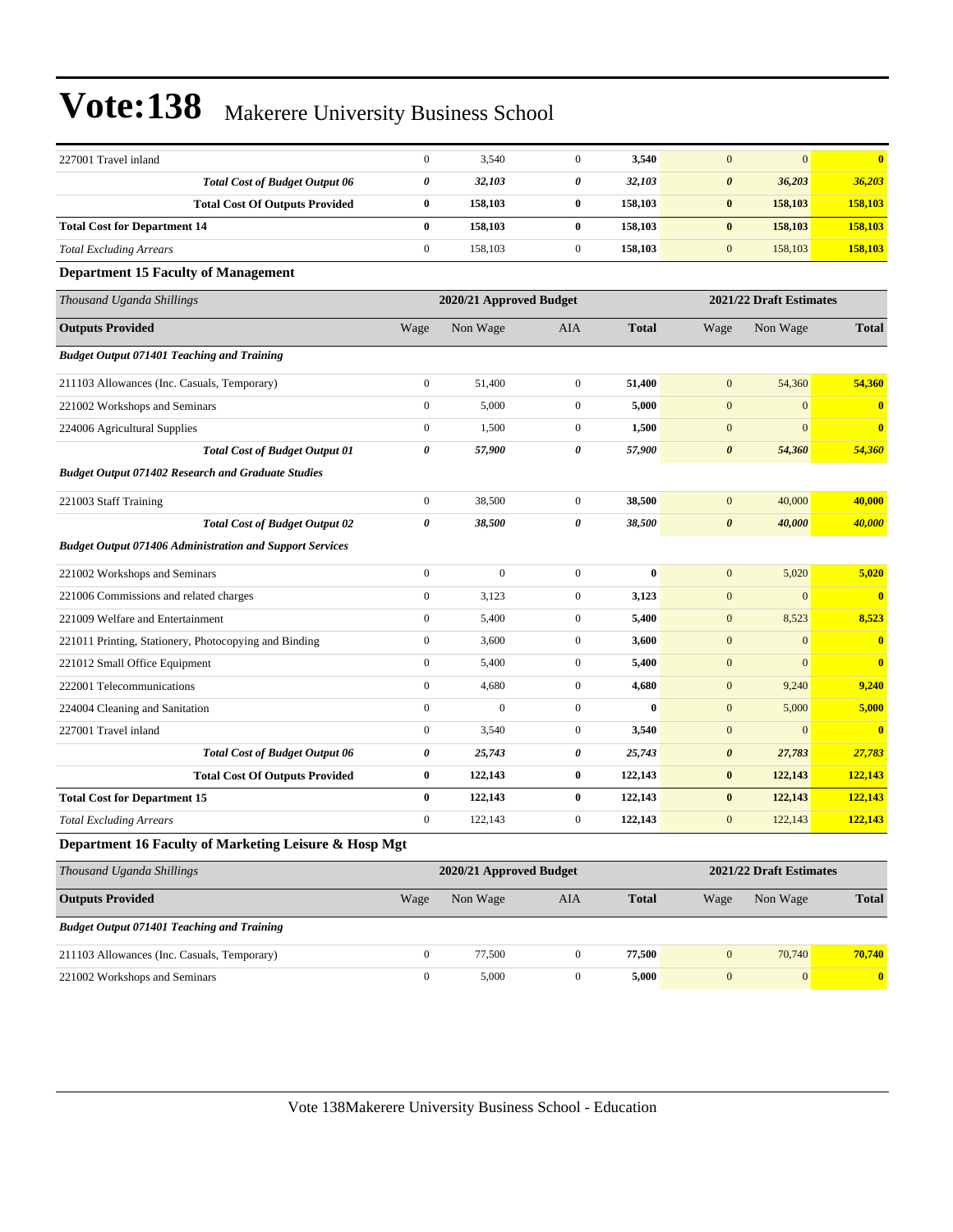| 224006 Agricultural Supplies                                    | $\boldsymbol{0}$ | 51,000                  | $\mathbf{0}$     | 51,000       | $\mathbf{0}$          | 60,000                  | 60,000       |
|-----------------------------------------------------------------|------------------|-------------------------|------------------|--------------|-----------------------|-------------------------|--------------|
| <b>Total Cost of Budget Output 01</b>                           | 0                | 133,500                 | 0                | 133,500      | $\boldsymbol{\theta}$ | 130,740                 | 130,740      |
| <b>Budget Output 071402 Research and Graduate Studies</b>       |                  |                         |                  |              |                       |                         |              |
| 211103 Allowances (Inc. Casuals, Temporary)                     | $\boldsymbol{0}$ | 38,500                  | $\mathbf{0}$     | 38,500       | $\mathbf{0}$          | 36,000                  | 36,000       |
| 221002 Workshops and Seminars                                   | $\overline{0}$   | $\mathbf{0}$            | $\mathbf{0}$     | $\bf{0}$     | $\mathbf{0}$          | 4,000                   | 4,000        |
| 221006 Commissions and related charges                          | $\boldsymbol{0}$ | 5,764                   | $\mathbf{0}$     | 5,764        | $\mathbf{0}$          | $\overline{0}$          | $\bf{0}$     |
| <b>Total Cost of Budget Output 02</b>                           | 0                | 44,264                  | 0                | 44,264       | $\boldsymbol{\theta}$ | 40,000                  | 40,000       |
| <b>Budget Output 071406 Administration and Support Services</b> |                  |                         |                  |              |                       |                         |              |
| 221002 Workshops and Seminars                                   | $\boldsymbol{0}$ | $\boldsymbol{0}$        | $\mathbf{0}$     | $\bf{0}$     | $\mathbf{0}$          | 5,000                   | 5,000        |
| 221006 Commissions and related charges                          | $\boldsymbol{0}$ | 3,123                   | $\mathbf{0}$     | 3,123        | $\mathbf{0}$          | 10,004                  | 10,004       |
| 221009 Welfare and Entertainment                                | $\boldsymbol{0}$ | 5,400                   | $\mathbf{0}$     | 5,400        | $\mathbf{0}$          | 8,523                   | 8,523        |
| 221011 Printing, Stationery, Photocopying and Binding           | $\boldsymbol{0}$ | 3,600                   | $\mathbf{0}$     | 3,600        | $\mathbf{0}$          | $\overline{0}$          | $\bf{0}$     |
| 221012 Small Office Equipment                                   | $\boldsymbol{0}$ | 5,400                   | $\mathbf{0}$     | 5,400        | $\mathbf{0}$          | $\overline{0}$          | $\bf{0}$     |
| 222001 Telecommunications                                       | $\boldsymbol{0}$ | 4,680                   | $\mathbf{0}$     | 4,680        | $\boldsymbol{0}$      | 9,240                   | 9,240        |
| 227001 Travel inland                                            | $\boldsymbol{0}$ | 3,540                   | $\mathbf{0}$     | 3,540        | $\mathbf{0}$          | $\overline{0}$          | $\bf{0}$     |
| <b>Total Cost of Budget Output 06</b>                           | 0                | 25,743                  | 0                | 25,743       | 0                     | 32,767                  | 32,767       |
| <b>Total Cost Of Outputs Provided</b>                           | 0                | 203,507                 | $\bf{0}$         | 203,507      | $\bf{0}$              | 203,507                 | 203,507      |
| <b>Total Cost for Department 16</b>                             | $\bf{0}$         | 203,507                 | $\bf{0}$         | 203,507      | $\bf{0}$              | 203,507                 | 203,507      |
| <b>Total Excluding Arrears</b>                                  | $\boldsymbol{0}$ | 203,507                 | $\boldsymbol{0}$ | 203,507      | $\mathbf{0}$          | 203,507                 | 203,507      |
| <b>Department 17 Faculty of Commerce</b>                        |                  |                         |                  |              |                       |                         |              |
| Thousand Uganda Shillings                                       |                  | 2020/21 Approved Budget |                  |              |                       | 2021/22 Draft Estimates |              |
| <b>Outputs Provided</b>                                         | Wage             | Non Wage                | <b>AIA</b>       | <b>Total</b> | Wage                  | Non Wage                | <b>Total</b> |
| <b>Budget Output 071401 Teaching and Training</b>               |                  |                         |                  |              |                       |                         |              |
| 211103 Allowances (Inc. Casuals, Temporary)                     | $\boldsymbol{0}$ | 104,500                 | $\mathbf{0}$     | 104,500      | $\mathbf{0}$          | 143,820                 | 143,820      |
| 221002 Workshops and Seminars                                   | $\boldsymbol{0}$ | 55,000                  | $\mathbf{0}$     | 55,000       | $\mathbf{0}$          | $\overline{0}$          | $\bf{0}$     |
| <b>Total Cost of Budget Output 01</b>                           | 0                | 159,500                 | 0                | 159,500      | $\boldsymbol{\theta}$ | 143,820                 | 143,820      |
| <b>Budget Output 071402 Research and Graduate Studies</b>       |                  |                         |                  |              |                       |                         |              |
| 221002 Workshops and Seminars                                   | $\boldsymbol{0}$ | 5,064                   | $\mathbf{0}$     | 5,064        | $\mathbf{0}$          | $\overline{0}$          | $\bf{0}$     |
| 221003 Staff Training                                           | $\boldsymbol{0}$ | 40,000                  | $\mathbf{0}$     | 40,000       | $\mathbf{0}$          | 40,000                  | 40,000       |
| 221006 Commissions and related charges                          | $\boldsymbol{0}$ | $\boldsymbol{0}$        | $\boldsymbol{0}$ | $\bf{0}$     | $\boldsymbol{0}$      | 20,000                  | 20,000       |
| <b>Total Cost of Budget Output 02</b>                           | 0                | 45,064                  | 0                | 45,064       | $\boldsymbol{\theta}$ | 60,000                  | 60,000       |
| <b>Budget Output 071406 Administration and Support Services</b> |                  |                         |                  |              |                       |                         |              |
| 221002 Workshops and Seminars                                   | $\boldsymbol{0}$ | $\mathbf{0}$            | $\mathbf{0}$     | $\bf{0}$     | $\mathbf{0}$          | 5,000                   | 5,000        |
| 221006 Commissions and related charges                          | $\boldsymbol{0}$ | 3,123                   | $\boldsymbol{0}$ | 3,123        | $\boldsymbol{0}$      | 10,084                  | 10,084       |
| 221009 Welfare and Entertainment                                | $\boldsymbol{0}$ | 7,200                   | $\boldsymbol{0}$ | 7,200        | $\mathbf{0}$          | 8,523                   | 8,523        |
| 221011 Printing, Stationery, Photocopying and Binding           | $\boldsymbol{0}$ | 4,800                   | $\boldsymbol{0}$ | 4,800        | $\boldsymbol{0}$      | 0                       | $\mathbf{0}$ |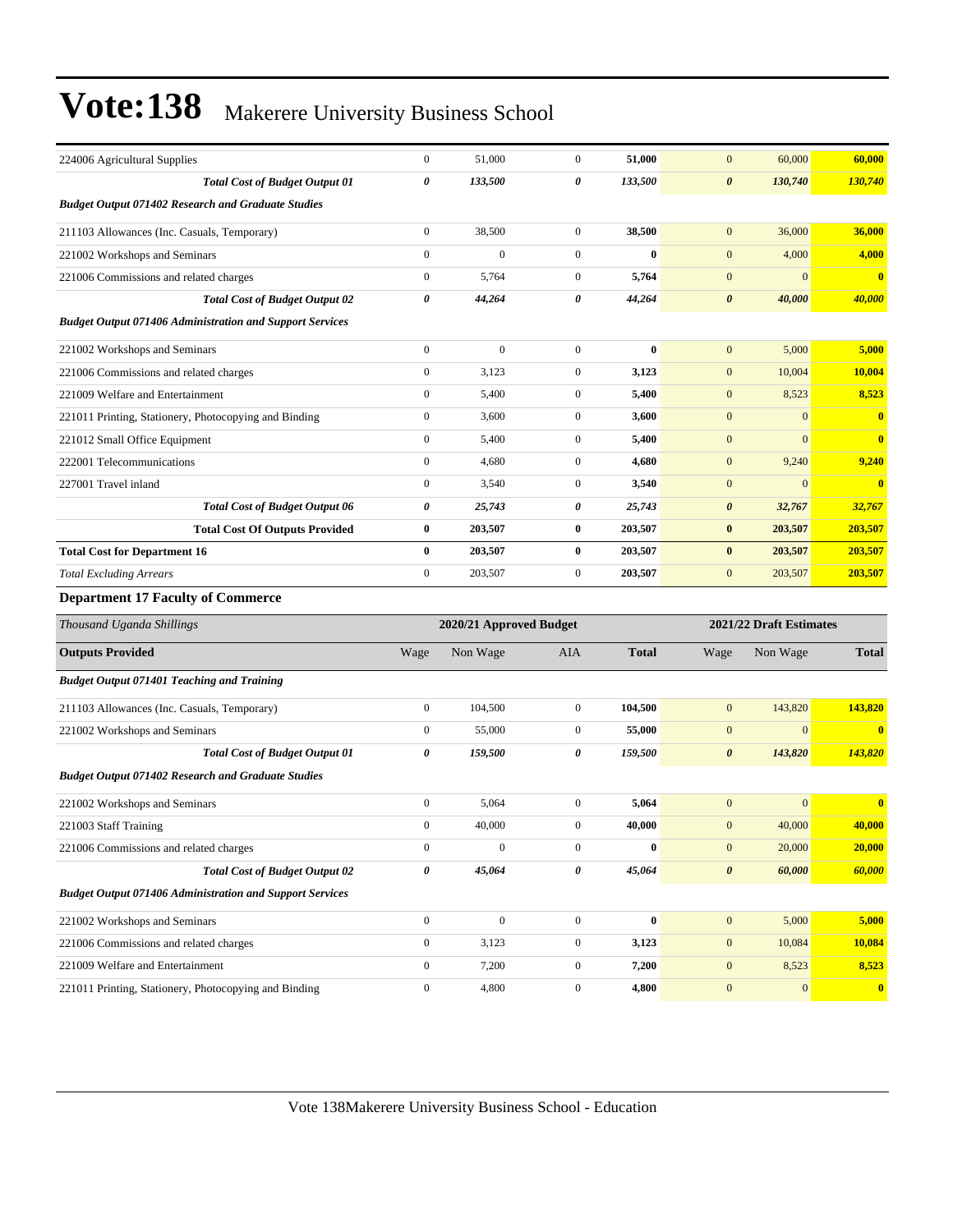| 222001 Telecommunications                                       | $\mathbf{0}$     | 6,240                   | $\mathbf{0}$     | 6,240        | $\mathbf{0}$          | 9,240                   | 9,240                   |
|-----------------------------------------------------------------|------------------|-------------------------|------------------|--------------|-----------------------|-------------------------|-------------------------|
| 227001 Travel inland                                            | $\boldsymbol{0}$ | 3,540                   | $\mathbf{0}$     | 3,540        | $\mathbf{0}$          | $\mathbf{0}$            | $\overline{\mathbf{0}}$ |
| <b>Total Cost of Budget Output 06</b>                           | 0                | 32,103                  | 0                | 32,103       | $\boldsymbol{\theta}$ | 32,847                  | 32,847                  |
| <b>Total Cost Of Outputs Provided</b>                           | $\bf{0}$         | 236,667                 | $\bf{0}$         | 236,667      | $\bf{0}$              | 236,667                 | 236,667                 |
| <b>Total Cost for Department 17</b>                             | $\bf{0}$         | 236,667                 | $\bf{0}$         | 236,667      | $\bf{0}$              | 236,667                 | 236,667                 |
| <b>Total Excluding Arrears</b>                                  | $\boldsymbol{0}$ | 236,667                 | $\mathbf{0}$     | 236,667      | $\boldsymbol{0}$      | 236,667                 | 236,667                 |
| <b>Department 18 Faculty of Vocational Distance Education</b>   |                  |                         |                  |              |                       |                         |                         |
| Thousand Uganda Shillings                                       |                  | 2020/21 Approved Budget |                  |              |                       | 2021/22 Draft Estimates |                         |
| <b>Outputs Provided</b>                                         | Wage             | Non Wage                | AIA              | <b>Total</b> | Wage                  | Non Wage                | <b>Total</b>            |
| <b>Budget Output 071401 Teaching and Training</b>               |                  |                         |                  |              |                       |                         |                         |
| 211103 Allowances (Inc. Casuals, Temporary)                     | $\boldsymbol{0}$ | 64,000                  | $\boldsymbol{0}$ | 64,000       | $\mathbf{0}$          | 48,932                  | 48,932                  |
| 221002 Workshops and Seminars                                   | $\mathbf{0}$     | 5,000                   | $\mathbf{0}$     | 5,000        | $\boldsymbol{0}$      | $\boldsymbol{0}$        | $\bf{0}$                |
| <b>Total Cost of Budget Output 01</b>                           | 0                | 69,000                  | 0                | 69,000       | $\boldsymbol{\theta}$ | 48,932                  | 48,932                  |
| <b>Budget Output 071402 Research and Graduate Studies</b>       |                  |                         |                  |              |                       |                         |                         |
| 221003 Staff Training                                           | $\boldsymbol{0}$ | 40,000                  | $\boldsymbol{0}$ | 40,000       | $\mathbf{0}$          | 40,000                  | 40,000                  |
| 227001 Travel inland                                            | $\boldsymbol{0}$ | 2,040                   | $\mathbf{0}$     | 2,040        | $\mathbf{0}$          | $\boldsymbol{0}$        | $\overline{\mathbf{0}}$ |
| <b>Total Cost of Budget Output 02</b>                           | 0                | 42,040                  | 0                | 42,040       | $\boldsymbol{\theta}$ | 40,000                  | 40,000                  |
| <b>Budget Output 071404 Affiliations and Extensions</b>         |                  |                         |                  |              |                       |                         |                         |
| 211103 Allowances (Inc. Casuals, Temporary)                     | $\mathbf{0}$     | $\mathbf{0}$            | $\overline{0}$   | $\bf{0}$     | $\mathbf{0}$          | 23,708                  | 23,708                  |
| <b>Total Cost of Budget Output 04</b>                           | 0                | 0                       | 0                | 0            | $\boldsymbol{\theta}$ | 23,708                  | 23,708                  |
| <b>Budget Output 071406 Administration and Support Services</b> |                  |                         |                  |              |                       |                         |                         |
| 221002 Workshops and Seminars                                   | $\boldsymbol{0}$ | $\boldsymbol{0}$        | $\boldsymbol{0}$ | $\bf{0}$     | $\mathbf{0}$          | 5,000                   | 5,000                   |
| 221006 Commissions and related charges                          | $\boldsymbol{0}$ | 3,123                   | $\mathbf{0}$     | 3,123        | $\mathbf{0}$          | $\boldsymbol{0}$        | $\overline{\mathbf{0}}$ |
| 221009 Welfare and Entertainment                                | $\boldsymbol{0}$ | 5,400                   | $\overline{0}$   | 5,400        | $\mathbf{0}$          | 5,400                   | 5,400                   |
| 221011 Printing, Stationery, Photocopying and Binding           | $\mathbf{0}$     | 3,600                   | $\mathbf{0}$     | 3,600        | $\mathbf{0}$          | $\mathbf{0}$            | $\bf{0}$                |
| 221012 Small Office Equipment                                   | $\boldsymbol{0}$ | 5,400                   | $\mathbf{0}$     | 5,400        | $\mathbf{0}$          | $\mathbf{0}$            | $\bf{0}$                |
| 222001 Telecommunications                                       | $\mathbf{0}$     | 4,680                   | $\boldsymbol{0}$ | 4,680        | $\mathbf{0}$          | 4,680                   | 4,680                   |
| 224004 Cleaning and Sanitation                                  | $\boldsymbol{0}$ | $\boldsymbol{0}$        | $\boldsymbol{0}$ | $\bf{0}$     | $\mathbf{0}$          | 3,123                   | 3,123                   |
| 227001 Travel inland                                            | $\boldsymbol{0}$ | $\boldsymbol{0}$        | $\boldsymbol{0}$ | $\bf{0}$     | $\mathbf{0}$          | 2,400                   | 2,400                   |
| <b>Total Cost of Budget Output 06</b>                           | 0                | 22,203                  | 0                | 22,203       | $\boldsymbol{\theta}$ | 20,603                  | 20,603                  |
| <b>Total Cost Of Outputs Provided</b>                           | $\bf{0}$         | 133,243                 | $\bf{0}$         | 133,243      | $\bf{0}$              | 133,243                 | 133,243                 |
| <b>Total Cost for Department 18</b>                             | $\bf{0}$         | 133,243                 | $\bf{0}$         | 133,243      | $\pmb{0}$             | 133,243                 | 133,243                 |
| <b>Total Excluding Arrears</b>                                  | $\mathbf{0}$     | 133,243                 | $\boldsymbol{0}$ | 133,243      | $\boldsymbol{0}$      | 133,243                 | 133,243                 |
| Department 19 Faculty of Graduate Studies & Research            |                  |                         |                  |              |                       |                         |                         |
| Thousand Uganda Shillings                                       |                  | 2020/21 Approved Budget |                  |              |                       | 2021/22 Draft Estimates |                         |
| <b>Outputs Provided</b>                                         | Wage             | Non Wage                | AIA              | <b>Total</b> | Wage                  | Non Wage                | <b>Total</b>            |

Vote 138Makerere University Business School - Education

211103 Allowances (Inc. Casuals, Temporary) 0 39,220 0 **39,220** 0 32,280 **32,280**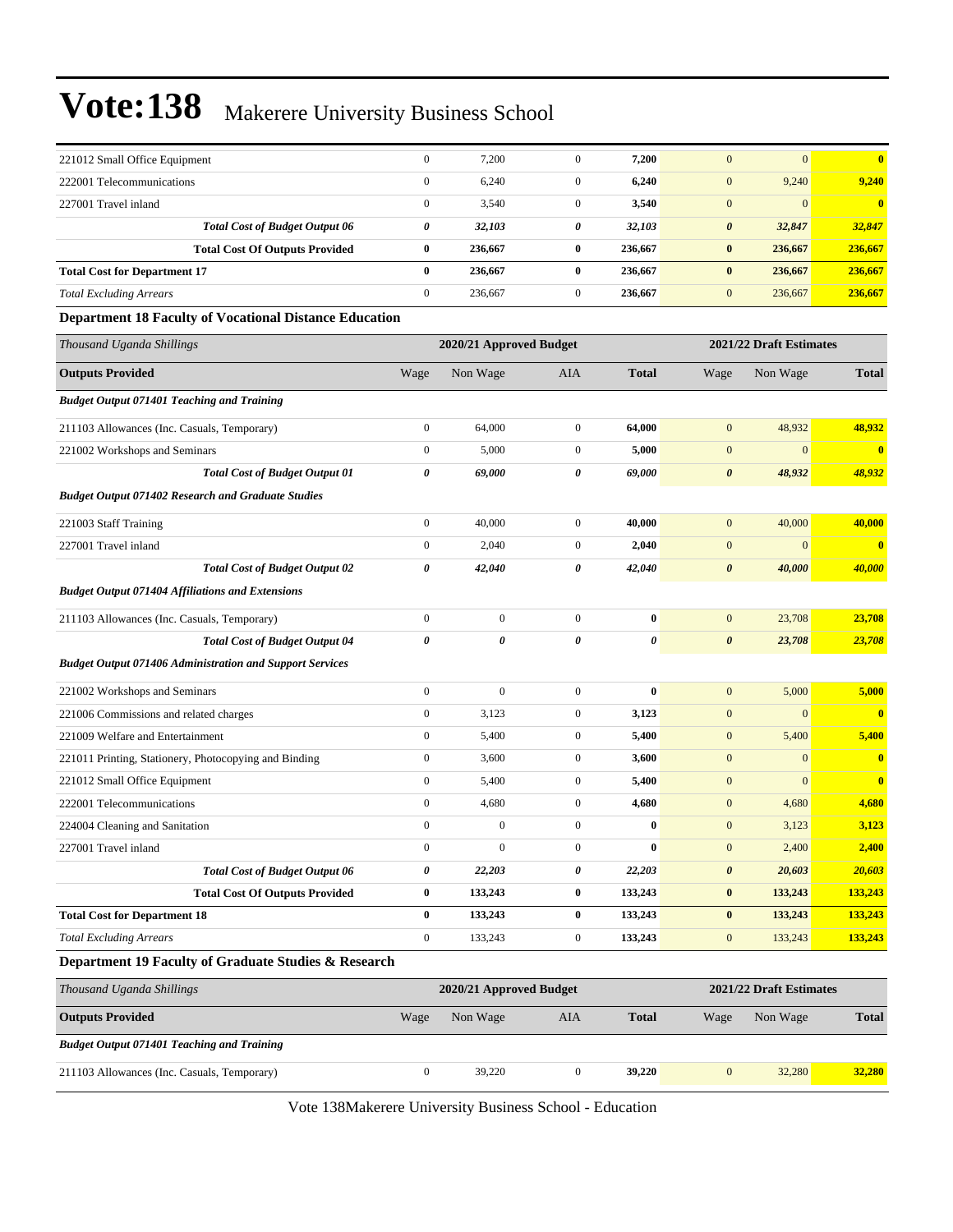| 221002 Workshops and Seminars                                       | $\mathbf{0}$     | 5,000                   | $\mathbf{0}$     | 5,000        | $\overline{0}$        | $\overline{0}$          | $\overline{\mathbf{0}}$ |
|---------------------------------------------------------------------|------------------|-------------------------|------------------|--------------|-----------------------|-------------------------|-------------------------|
| <b>Total Cost of Budget Output 01</b>                               | $\theta$         | 44,220                  | 0                | 44,220       | $\boldsymbol{\theta}$ | 32,280                  | 32,280                  |
| <b>Budget Output 071402 Research and Graduate Studies</b>           |                  |                         |                  |              |                       |                         |                         |
| 221002 Workshops and Seminars                                       | $\boldsymbol{0}$ | 20,000                  | $\mathbf{0}$     | 20,000       | $\mathbf{0}$          | $\mathbf{0}$            | $\bf{0}$                |
| 221003 Staff Training                                               | $\overline{0}$   | 40,000                  | $\overline{0}$   | 40,000       | $\overline{0}$        | 50,000                  | 50,000                  |
| <b>Total Cost of Budget Output 02</b>                               | 0                | 60,000                  | 0                | 60,000       | $\boldsymbol{\theta}$ | 50,000                  | 50,000                  |
| <b>Budget Output 071406 Administration and Support Services</b>     |                  |                         |                  |              |                       |                         |                         |
| 221002 Workshops and Seminars                                       | $\boldsymbol{0}$ | $\boldsymbol{0}$        | $\mathbf{0}$     | $\mathbf{0}$ | $\mathbf{0}$          | 5,000                   | 5,000                   |
| 221006 Commissions and related charges                              | $\overline{0}$   | 3,123                   | $\mathbf{0}$     | 3,123        | $\overline{0}$        | 10,000                  | 10,000                  |
| 221009 Welfare and Entertainment                                    | $\mathbf{0}$     | 5,400                   | $\overline{0}$   | 5,400        | $\overline{0}$        | 12,743                  | 12,743                  |
| 221011 Printing, Stationery, Photocopying and Binding               | $\boldsymbol{0}$ | 3,600                   | $\mathbf{0}$     | 3,600        | $\mathbf{0}$          | $\Omega$                | $\bf{0}$                |
| 221012 Small Office Equipment                                       | $\overline{0}$   | 5,400                   | $\mathbf{0}$     | 5,400        | $\mathbf{0}$          | $\overline{0}$          | $\bf{0}$                |
| 222001 Telecommunications                                           | $\boldsymbol{0}$ | 4,680                   | $\boldsymbol{0}$ | 4,680        | $\mathbf{0}$          | 11,400                  | 11,400                  |
| 224004 Cleaning and Sanitation                                      | $\boldsymbol{0}$ | $\mathbf{0}$            | $\mathbf{0}$     | $\bf{0}$     | $\mathbf{0}$          | 5,000                   | 5,000                   |
| 227001 Travel inland                                                | $\boldsymbol{0}$ | 3,540                   | $\mathbf{0}$     | 3,540        | $\mathbf{0}$          | 3,540                   | 3,540                   |
| <b>Total Cost of Budget Output 06</b>                               | 0                | 25,743                  | 0                | 25,743       | $\boldsymbol{\theta}$ | 47,683                  | 47,683                  |
| <b>Total Cost Of Outputs Provided</b>                               | 0                | 129,963                 | $\bf{0}$         | 129,963      | $\bf{0}$              | 129,963                 | 129,963                 |
| <b>Total Cost for Department 19</b>                                 | $\bf{0}$         | 129,963                 | $\bf{0}$         | 129,963      | $\bf{0}$              | 129,963                 | 129,963                 |
| <b>Total Excluding Arrears</b>                                      | $\overline{0}$   | 129,963                 | $\mathbf{0}$     | 129,963      | $\mathbf{0}$          | 129,963                 | 129,963                 |
| Department 20 Faculty of Entrepreneurship & Business Administration |                  |                         |                  |              |                       |                         |                         |
| Thousand Uganda Shillings                                           |                  | 2020/21 Approved Budget |                  |              |                       | 2021/22 Draft Estimates |                         |
| <b>Outputs Provided</b>                                             | Wage             | Non Wage                | <b>AIA</b>       | <b>Total</b> | Wage                  | Non Wage                | <b>Total</b>            |
| <b>Budget Output 071401 Teaching and Training</b>                   |                  |                         |                  |              |                       |                         |                         |
| 211103 Allowances (Inc. Casuals, Temporary)                         | $\boldsymbol{0}$ | 118,300                 | $\boldsymbol{0}$ | 118,300      | $\mathbf{0}$          | 172,240                 | 172,240                 |
| 221002 Workshops and Seminars                                       | $\overline{0}$   | 28,500                  | $\overline{0}$   | 28,500       | $\overline{0}$        | $\overline{0}$          | $\bf{0}$                |
| <b>Total Cost of Budget Output 01</b>                               | 0                | 146,800                 | 0                | 146,800      | $\boldsymbol{\theta}$ | 172,240                 | 172,240                 |
| <b>Budget Output 071402 Research and Graduate Studies</b>           |                  |                         |                  |              |                       |                         |                         |
| 221002 Workshops and Seminars                                       | $\boldsymbol{0}$ | 5,764                   | $\mathbf{0}$     | 5,764        | $\mathbf{0}$          | $\mathbf{0}$            | $\bf{0}$                |
| 221003 Staff Training                                               | $\boldsymbol{0}$ | 40,000                  | $\mathbf{0}$     | 40,000       | $\mathbf{0}$          | 40,000                  | 40,000                  |
| 221017 Subscriptions                                                | $\overline{0}$   | 23,500                  | $\overline{0}$   | 23,500       | $\mathbf{0}$          | $\Omega$                | $\bf{0}$                |
| <b>Total Cost of Budget Output 02</b>                               | 0                | 69,264                  | 0                | 69,264       | $\boldsymbol{\theta}$ | 40.000                  | 40,000                  |

| <b>Budget Output 071406 Administration and Support Services</b> |       |       |                |       |
|-----------------------------------------------------------------|-------|-------|----------------|-------|
| 221002 Workshops and Seminars                                   |       |       | 5,000          | 5.000 |
| 221006 Commissions and related charges                          | 6.246 | 6.246 | 8,000          | 8.000 |
| 221009 Welfare and Entertainment                                | 5.400 | 5.400 | 7.200          | 7.200 |
| 221011 Printing, Stationery, Photocopying and Binding           | 3,600 | 3.600 | $\overline{0}$ |       |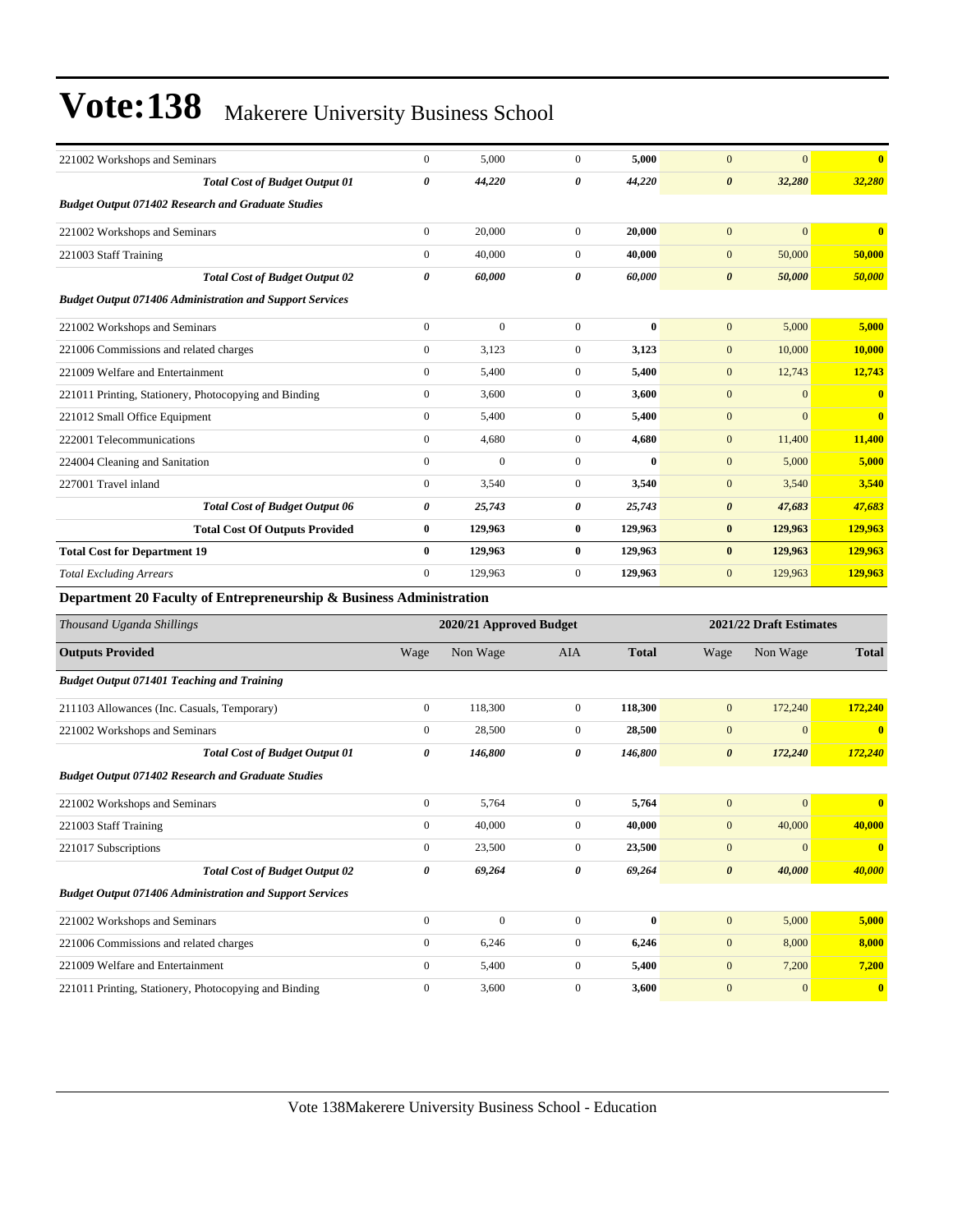| 221012 Small Office Equipment                                   | $\boldsymbol{0}$ | 5,400                   | $\mathbf{0}$     | 5,400        | $\mathbf{0}$          | $\mathbf{0}$            | $\bf{0}$                |
|-----------------------------------------------------------------|------------------|-------------------------|------------------|--------------|-----------------------|-------------------------|-------------------------|
| 222001 Telecommunications                                       | $\boldsymbol{0}$ | 4,680                   | $\mathbf{0}$     | 4,680        | $\boldsymbol{0}$      | 9,240                   | 9,240                   |
| 224004 Cleaning and Sanitation                                  | $\boldsymbol{0}$ | $\boldsymbol{0}$        | $\overline{0}$   | $\bf{0}$     | $\mathbf{0}$          | 3,250                   | 3,250                   |
| 227001 Travel inland                                            | $\boldsymbol{0}$ | 3,540                   | $\overline{0}$   | 3,540        | $\mathbf{0}$          | $\mathbf{0}$            | $\overline{\mathbf{0}}$ |
| <b>Total Cost of Budget Output 06</b>                           | 0                | 28,866                  | 0                | 28,866       | $\boldsymbol{\theta}$ | 32,690                  | 32,690                  |
| <b>Total Cost Of Outputs Provided</b>                           | $\bf{0}$         | 244,930                 | $\bf{0}$         | 244,930      | $\bf{0}$              | 244,930                 | 244,930                 |
| <b>Total Cost for Department 20</b>                             | $\bf{0}$         | 244,930                 | $\bf{0}$         | 244,930      | $\bf{0}$              | 244,930                 | 244,930                 |
| <b>Total Excluding Arrears</b>                                  | $\boldsymbol{0}$ | 244,930                 | $\boldsymbol{0}$ | 244,930      | $\mathbf{0}$          | 244,930                 | 244,930                 |
| <b>Department 21 Arua Campus</b>                                |                  |                         |                  |              |                       |                         |                         |
| Thousand Uganda Shillings                                       |                  | 2020/21 Approved Budget |                  |              |                       | 2021/22 Draft Estimates |                         |
| <b>Outputs Provided</b>                                         | Wage             | Non Wage                | <b>AIA</b>       | <b>Total</b> | Wage                  | Non Wage                | <b>Total</b>            |
| <b>Budget Output 071401 Teaching and Training</b>               |                  |                         |                  |              |                       |                         |                         |
| 211103 Allowances (Inc. Casuals, Temporary)                     | $\boldsymbol{0}$ | 38,292                  | $\overline{0}$   | 38,292       | $\boldsymbol{0}$      | 16,558                  | 16,558                  |
| 221002 Workshops and Seminars                                   | $\boldsymbol{0}$ | 5,000                   | $\mathbf{0}$     | 5,000        | $\mathbf{0}$          | $\mathbf{0}$            | $\overline{0}$          |
| <b>Total Cost of Budget Output 01</b>                           | 0                | 43,292                  | 0                | 43,292       | $\boldsymbol{\theta}$ | 16,558                  | 16,558                  |
| <b>Budget Output 071402 Research and Graduate Studies</b>       |                  |                         |                  |              |                       |                         |                         |
| 221003 Staff Training                                           | $\boldsymbol{0}$ | 15,000                  | $\overline{0}$   | 15,000       | $\boldsymbol{0}$      | 15,000                  | <b>15,000</b>           |
| <b>Total Cost of Budget Output 02</b>                           | 0                | 15,000                  | 0                | 15,000       | $\boldsymbol{\theta}$ | 15,000                  | 15,000                  |
| <b>Budget Output 071406 Administration and Support Services</b> |                  |                         |                  |              |                       |                         |                         |
| 211103 Allowances (Inc. Casuals, Temporary)                     | $\boldsymbol{0}$ | $\boldsymbol{0}$        | $\overline{0}$   | $\bf{0}$     | $\boldsymbol{0}$      | 5,000                   | 5,000                   |
| 221002 Workshops and Seminars                                   | $\boldsymbol{0}$ | $\overline{0}$          | $\overline{0}$   | $\bf{0}$     | $\mathbf{0}$          | 4,500                   | 4,500                   |
| 221006 Commissions and related charges                          | $\boldsymbol{0}$ | 10,400                  | $\mathbf{0}$     | 10,400       | $\mathbf{0}$          | 11,524                  | 11,524                  |
| 221009 Welfare and Entertainment                                | $\boldsymbol{0}$ | 3,600                   | $\overline{0}$   | 3,600        | $\boldsymbol{0}$      | 14,550                  | 14,550                  |
| 221011 Printing, Stationery, Photocopying and Binding           | $\boldsymbol{0}$ | 4,800                   | $\mathbf{0}$     | 4,800        | $\mathbf{0}$          | 4,800                   | 4,800                   |
| 221012 Small Office Equipment                                   | $\boldsymbol{0}$ | 3,600                   | $\mathbf{0}$     | 3,600        | $\mathbf{0}$          | 3,600                   | 3,600                   |
| 222001 Telecommunications                                       | $\boldsymbol{0}$ | 3,120                   | $\mathbf{0}$     | 3,120        | $\mathbf{0}$          | 8,280                   | 8,280                   |
| 223005 Electricity                                              | $\boldsymbol{0}$ | 3,900                   | $\mathbf{0}$     | 3,900        | $\boldsymbol{0}$      | 3,900                   | 3,900                   |
| 223006 Water                                                    | $\boldsymbol{0}$ | 3,000                   | $\mathbf{0}$     | 3,000        | $\boldsymbol{0}$      | 3,000                   | 3,000                   |
| 224004 Cleaning and Sanitation                                  | $\boldsymbol{0}$ | 6,000                   | $\mathbf{0}$     | 6,000        | $\mathbf{0}$          | 6,000                   | 6,000                   |
| 227001 Travel inland                                            | $\boldsymbol{0}$ | 14,600                  | $\boldsymbol{0}$ | 14,600       | $\boldsymbol{0}$      | 14,600                  | 14,600                  |
| 228001 Maintenance - Civil                                      | $\boldsymbol{0}$ | 6,000                   | $\boldsymbol{0}$ | 6,000        | $\mathbf{0}$          | 6,000                   | 6,000                   |
| <b>Total Cost of Budget Output 06</b>                           | 0                | 59,020                  | 0                | 59,020       | $\pmb{\theta}$        | 85,754                  | 85,754                  |
| <b>Total Cost Of Outputs Provided</b>                           | $\bf{0}$         | 117,312                 | $\bf{0}$         | 117,312      | $\pmb{0}$             | 117,312                 | 117,312                 |
| <b>Total Cost for Department 21</b>                             | $\bf{0}$         | 117,312                 | $\bf{0}$         | 117,312      | $\bf{0}$              | 117,312                 | 117,312                 |
| <b>Total Excluding Arrears</b>                                  | $\boldsymbol{0}$ | 117,312                 | $\boldsymbol{0}$ | 117,312      | $\boldsymbol{0}$      | 117,312                 | 117,312                 |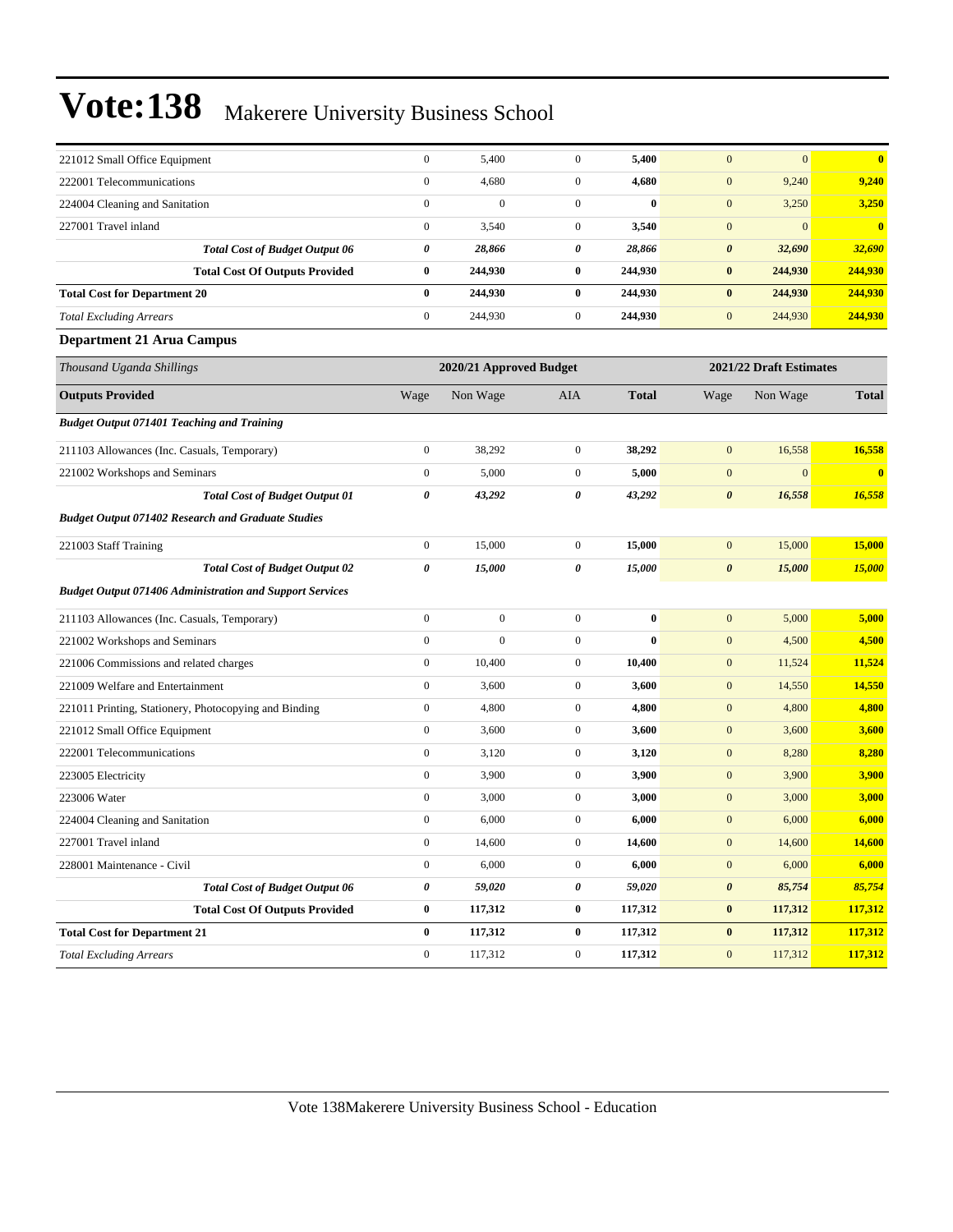#### **Department 22 Mbarara Campus**

| Thousand Uganda Shillings                                       |                  | 2020/21 Approved Budget |                  |              |                       | 2021/22 Draft Estimates |                         |  |
|-----------------------------------------------------------------|------------------|-------------------------|------------------|--------------|-----------------------|-------------------------|-------------------------|--|
| <b>Outputs Provided</b>                                         | Wage             | Non Wage                | AIA              | <b>Total</b> | Wage                  | Non Wage                | <b>Total</b>            |  |
| <b>Budget Output 071401 Teaching and Training</b>               |                  |                         |                  |              |                       |                         |                         |  |
| 211103 Allowances (Inc. Casuals, Temporary)                     | $\boldsymbol{0}$ | 46,344                  | $\boldsymbol{0}$ | 46,344       | $\boldsymbol{0}$      | 67,884                  | 67,884                  |  |
| 221002 Workshops and Seminars                                   | $\boldsymbol{0}$ | 10,000                  | $\boldsymbol{0}$ | 10,000       | $\boldsymbol{0}$      | $\mathbf{0}$            | $\bf{0}$                |  |
| <b>Total Cost of Budget Output 01</b>                           | 0                | 56,344                  | 0                | 56,344       | $\boldsymbol{\theta}$ | 67,884                  | 67,884                  |  |
| <b>Budget Output 071402 Research and Graduate Studies</b>       |                  |                         |                  |              |                       |                         |                         |  |
| 221003 Staff Training                                           | $\boldsymbol{0}$ | 15,000                  | $\boldsymbol{0}$ | 15,000       | $\mathbf{0}$          | 15,000                  | 15,000                  |  |
| <b>Total Cost of Budget Output 02</b>                           | 0                | 15,000                  | 0                | 15,000       | $\boldsymbol{\theta}$ | 15,000                  | 15,000                  |  |
| <b>Budget Output 071406 Administration and Support Services</b> |                  |                         |                  |              |                       |                         |                         |  |
| 221002 Workshops and Seminars                                   | $\mathbf{0}$     | $\mathbf{0}$            | $\boldsymbol{0}$ | $\bf{0}$     | $\boldsymbol{0}$      | 5,000                   | 5,000                   |  |
| 221006 Commissions and related charges                          | $\boldsymbol{0}$ | 10,400                  | $\boldsymbol{0}$ | 10,400       | $\boldsymbol{0}$      | 10,000                  | 10,000                  |  |
| 221009 Welfare and Entertainment                                | $\boldsymbol{0}$ | 5,400                   | $\boldsymbol{0}$ | 5,400        | $\mathbf{0}$          | 10,400                  | 10,400                  |  |
| 221011 Printing, Stationery, Photocopying and Binding           | $\boldsymbol{0}$ | 7,200                   | $\boldsymbol{0}$ | 7,200        | $\boldsymbol{0}$      | 7,200                   | 7,200                   |  |
| 221012 Small Office Equipment                                   | $\boldsymbol{0}$ | 5,400                   | $\boldsymbol{0}$ | 5,400        | $\boldsymbol{0}$      | 5,400                   | 5,400                   |  |
| 222001 Telecommunications                                       | $\boldsymbol{0}$ | 5,080                   | $\boldsymbol{0}$ | 5,080        | $\mathbf{0}$          | 5,080                   | 5,080                   |  |
| 223005 Electricity                                              | $\boldsymbol{0}$ | 6,000                   | $\boldsymbol{0}$ | 6,000        | $\mathbf{0}$          | 4,999                   | 4,999                   |  |
| 223006 Water                                                    | $\boldsymbol{0}$ | 3,600                   | $\boldsymbol{0}$ | 3,600        | $\mathbf{0}$          | 2,499                   | 2,499                   |  |
| 224004 Cleaning and Sanitation                                  | $\boldsymbol{0}$ | 6,000                   | $\boldsymbol{0}$ | 6,000        | $\boldsymbol{0}$      | 6,000                   | 6,000                   |  |
| 227001 Travel inland                                            | $\boldsymbol{0}$ | 12,400                  | $\boldsymbol{0}$ | 12,400       | $\mathbf{0}$          | 5,000                   | 5,000                   |  |
| 228001 Maintenance - Civil                                      | $\boldsymbol{0}$ | 6,000                   | $\boldsymbol{0}$ | 6,000        | $\mathbf{0}$          | 6,001                   | 6,001                   |  |
| 282103 Scholarships and related costs                           | $\boldsymbol{0}$ | 11,640                  | $\boldsymbol{0}$ | 11,640       | $\mathbf{0}$          | $\mathbf{0}$            | $\overline{\mathbf{0}}$ |  |
| <b>Total Cost of Budget Output 06</b>                           | 0                | 79,120                  | 0                | 79,120       | $\boldsymbol{\theta}$ | 67,580                  | 67,580                  |  |
| <b>Total Cost Of Outputs Provided</b>                           | $\pmb{0}$        | 150,464                 | 0                | 150,464      | $\bf{0}$              | 150,464                 | 150,464                 |  |
| <b>Total Cost for Department 22</b>                             | $\bf{0}$         | 150,464                 | $\bf{0}$         | 150,464      | $\bf{0}$              | 150,464                 | 150,464                 |  |
| <b>Total Excluding Arrears</b>                                  | $\boldsymbol{0}$ | 150,464                 | $\boldsymbol{0}$ | 150,464      | $\boldsymbol{0}$      | 150,464                 | 150,464                 |  |
| <b>Department 23 Mbale Campus</b>                               |                  |                         |                  |              |                       |                         |                         |  |
| Thousand Uganda Shillings                                       |                  | 2020/21 Approved Budget |                  |              |                       | 2021/22 Draft Estimates |                         |  |
| <b>Outputs Provided</b>                                         | Wage             | Non Wage                | AIA              | <b>Total</b> | Wage                  | Non Wage                | <b>Total</b>            |  |
| <b>Budget Output 071401 Teaching and Training</b>               |                  |                         |                  |              |                       |                         |                         |  |
| 211103 Allowances (Inc. Casuals, Temporary)                     | $\boldsymbol{0}$ | 21,309                  | $\boldsymbol{0}$ | 21,309       | $\boldsymbol{0}$      | 14,880                  | 14,880                  |  |
| 221002 Workshops and Seminars                                   | $\boldsymbol{0}$ | 5,000                   | $\boldsymbol{0}$ | 5,000        | $\boldsymbol{0}$      | $\boldsymbol{0}$        | $\boldsymbol{0}$        |  |
| <b>Total Cost of Budget Output 01</b>                           | $\pmb{\theta}$   | 26,309                  | 0                | 26,309       | $\pmb{\theta}$        | 14,880                  | 14,880                  |  |
| <b>Budget Output 071402 Research and Graduate Studies</b>       |                  |                         |                  |              |                       |                         |                         |  |
| 221003 Staff Training                                           | $\boldsymbol{0}$ | 15,000                  | $\boldsymbol{0}$ | 15,000       | $\boldsymbol{0}$      | 10,000                  | 10,000                  |  |
| <b>Total Cost of Budget Output 02</b>                           | 0                | 15,000                  | 0                | 15,000       | $\boldsymbol{\theta}$ | 10,000                  | 10,000                  |  |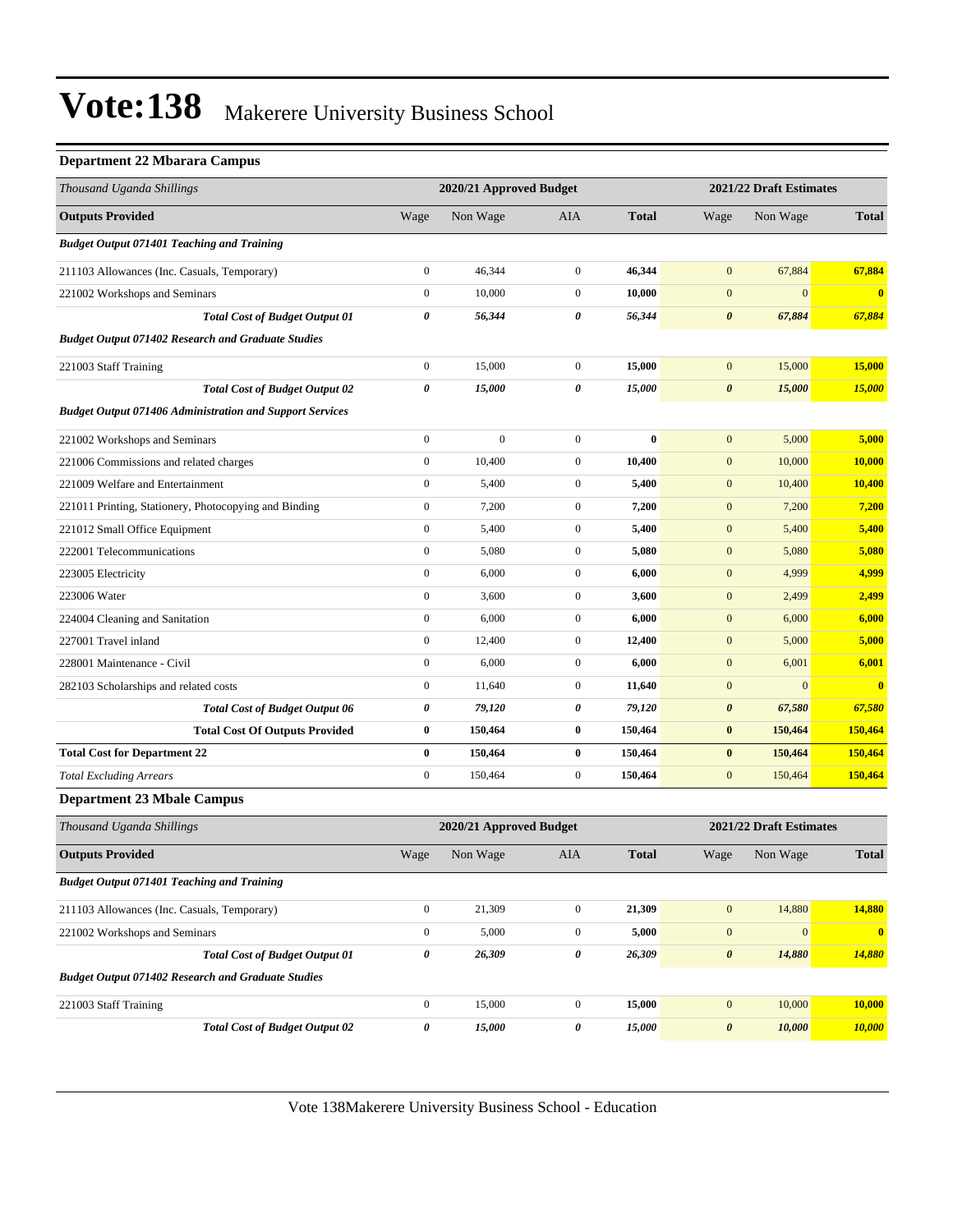#### *Budget Output 071406 Administration and Support Services*

| 221002 Workshops and Seminars                         | $\mathbf{0}$   | $\mathbf{0}$ | $\Omega$     | $\mathbf{0}$ | $\overline{0}$<br>5,000         | 5,000                    |
|-------------------------------------------------------|----------------|--------------|--------------|--------------|---------------------------------|--------------------------|
| 221006 Commissions and related charges                | $\mathbf{0}$   | 2,617        | $\mathbf{0}$ | 2,617        | 2,820<br>$\mathbf{0}$           | 2,820                    |
| 221009 Welfare and Entertainment                      | $\mathbf{0}$   | 1,800        | $\mathbf{0}$ | 1,800        | $\boldsymbol{0}$<br>4,417       | 4,417                    |
| 221011 Printing, Stationery, Photocopying and Binding | $\mathbf{0}$   | 2,400        | $\mathbf{0}$ | 2,400        | $\boldsymbol{0}$<br>2,400       | 2,400                    |
| 221012 Small Office Equipment                         | $\mathbf{0}$   | 1,800        | $\mathbf{0}$ | 1,800        | $\boldsymbol{0}$<br>1,800       | 1,800                    |
| 222001 Telecommunications                             | $\mathbf{0}$   | 2,160        | $\mathbf{0}$ | 2,160        | 2,760<br>$\mathbf{0}$           | 2,760                    |
| 223005 Electricity                                    | $\mathbf{0}$   | 3,000        | $\mathbf{0}$ | 3,000        | $\boldsymbol{0}$<br>3,000       | 3,000                    |
| 223006 Water                                          | $\Omega$       | 2,000        | $\Omega$     | 2,000        | $\boldsymbol{0}$<br>2,000       | 2,000                    |
| 224004 Cleaning and Sanitation                        | $\mathbf{0}$   | 4,250        | $\Omega$     | 4,250        | $\mathbf{0}$<br>4,250           | 4,250                    |
| 227001 Travel inland                                  | $\mathbf{0}$   | 5,600        | $\mathbf{0}$ | 5,600        | $\mathbf{0}$<br>5,600           | 5,600                    |
| 228001 Maintenance - Civil                            | $\overline{0}$ | 3,000        | $\mathbf{0}$ | 3,000        | $\mathbf{0}$<br>3,000           | 3,000                    |
| 282103 Scholarships and related costs                 | $\mathbf{0}$   | 2,820        | $\mathbf{0}$ | 2,820        | $\overline{0}$                  | $\theta$<br>$\mathbf{0}$ |
| <b>Total Cost of Budget Output 06</b>                 | 0              | 31,447       | 0            | 31,447       | 37,047<br>$\boldsymbol{\theta}$ | 37,047                   |
| <b>Total Cost Of Outputs Provided</b>                 | $\bf{0}$       | 72,756       | $\bf{0}$     | 72,756       | 61,927<br>$\bf{0}$              | 61,927                   |
| <b>Total Cost for Department 23</b>                   | $\bf{0}$       | 72,756       | $\bf{0}$     | 72,756       | $\bf{0}$<br>61,927              | 61,927                   |
| <b>Total Excluding Arrears</b>                        | $\mathbf{0}$   | 72,756       | $\mathbf{0}$ | 72,756       | $\mathbf{0}$<br>61,927          | 61,927                   |
| $\sim$ $\sim$ $\sim$ $\sim$ $\sim$                    |                |              |              |              |                                 |                          |

#### **Department 24 Jinja Campus**

| Thousand Uganda Shillings                                       |                | 2020/21 Approved Budget |                |              |                       | 2021/22 Draft Estimates |                         |
|-----------------------------------------------------------------|----------------|-------------------------|----------------|--------------|-----------------------|-------------------------|-------------------------|
| <b>Outputs Provided</b>                                         | Wage           | Non Wage                | <b>AIA</b>     | <b>Total</b> | Wage                  | Non Wage                | <b>Total</b>            |
| <b>Budget Output 071401 Teaching and Training</b>               |                |                         |                |              |                       |                         |                         |
| 211103 Allowances (Inc. Casuals, Temporary)                     | $\overline{0}$ | 89,250                  | $\overline{0}$ | 89,250       | $\mathbf{0}$          | 71,070                  | 71,070                  |
| 221002 Workshops and Seminars                                   | $\mathbf{0}$   | 5,500                   | $\overline{0}$ | 5,500        | $\mathbf{0}$          | $\overline{0}$          | $\overline{\mathbf{0}}$ |
| 224006 Agricultural Supplies                                    | $\mathbf{0}$   | 30,000                  | $\overline{0}$ | 30,000       | $\mathbf{0}$          | 30,000                  | 30,000                  |
| <b>Total Cost of Budget Output 01</b>                           | 0              | 124,750                 | 0              | 124,750      | $\boldsymbol{\theta}$ | 101,070                 | 101,070                 |
| <b>Budget Output 071402 Research and Graduate Studies</b>       |                |                         |                |              |                       |                         |                         |
| 221003 Staff Training                                           | $\overline{0}$ | 20,000                  | $\overline{0}$ | 20,000       | $\mathbf{0}$          | 20,000                  | 20,000                  |
| <b>Total Cost of Budget Output 02</b>                           | 0              | 20,000                  | 0              | 20,000       | $\boldsymbol{\theta}$ | 20,000                  | 20,000                  |
| <b>Budget Output 071406 Administration and Support Services</b> |                |                         |                |              |                       |                         |                         |
| 211103 Allowances (Inc. Casuals, Temporary)                     | $\mathbf{0}$   | $\overline{0}$          | $\Omega$       | $\mathbf{0}$ | $\mathbf{0}$          | 5,000                   | 5,000                   |
| 221002 Workshops and Seminars                                   | $\mathbf{0}$   | $\mathbf{0}$            | $\overline{0}$ | $\bf{0}$     | $\mathbf{0}$          | 5,500                   | 5,500                   |
| 221006 Commissions and related charges                          | $\mathbf{0}$   | 17,214                  | $\overline{0}$ | 17,214       | $\mathbf{0}$          | 18,072                  | 18,072                  |
| 221009 Welfare and Entertainment                                | $\mathbf{0}$   | 5,400                   | $\overline{0}$ | 5,400        | $\mathbf{0}$          | 5,400                   | 5,400                   |
| 221011 Printing, Stationery, Photocopying and Binding           | $\mathbf{0}$   | 7,200                   | $\overline{0}$ | 7,200        | $\mathbf{0}$          | 7,200                   | 7,200                   |
| 221012 Small Office Equipment                                   | $\mathbf{0}$   | 5,400                   | $\overline{0}$ | 5,400        | $\mathbf{0}$          | 5,400                   | 5,400                   |
| 222001 Telecommunications                                       | $\mathbf{0}$   | 4,680                   | $\overline{0}$ | 4,680        | $\mathbf{0}$          | 4,680                   | 4,680                   |
| 223005 Electricity                                              | $\mathbf{0}$   | 12,000                  | $\overline{0}$ | 12,000       | $\mathbf{0}$          | 11,999                  | 11,999                  |
| 223006 Water                                                    | $\mathbf{0}$   | 9,000                   | $\mathbf{0}$   | 9,000        | $\mathbf{0}$          | 9,000                   | 9,000                   |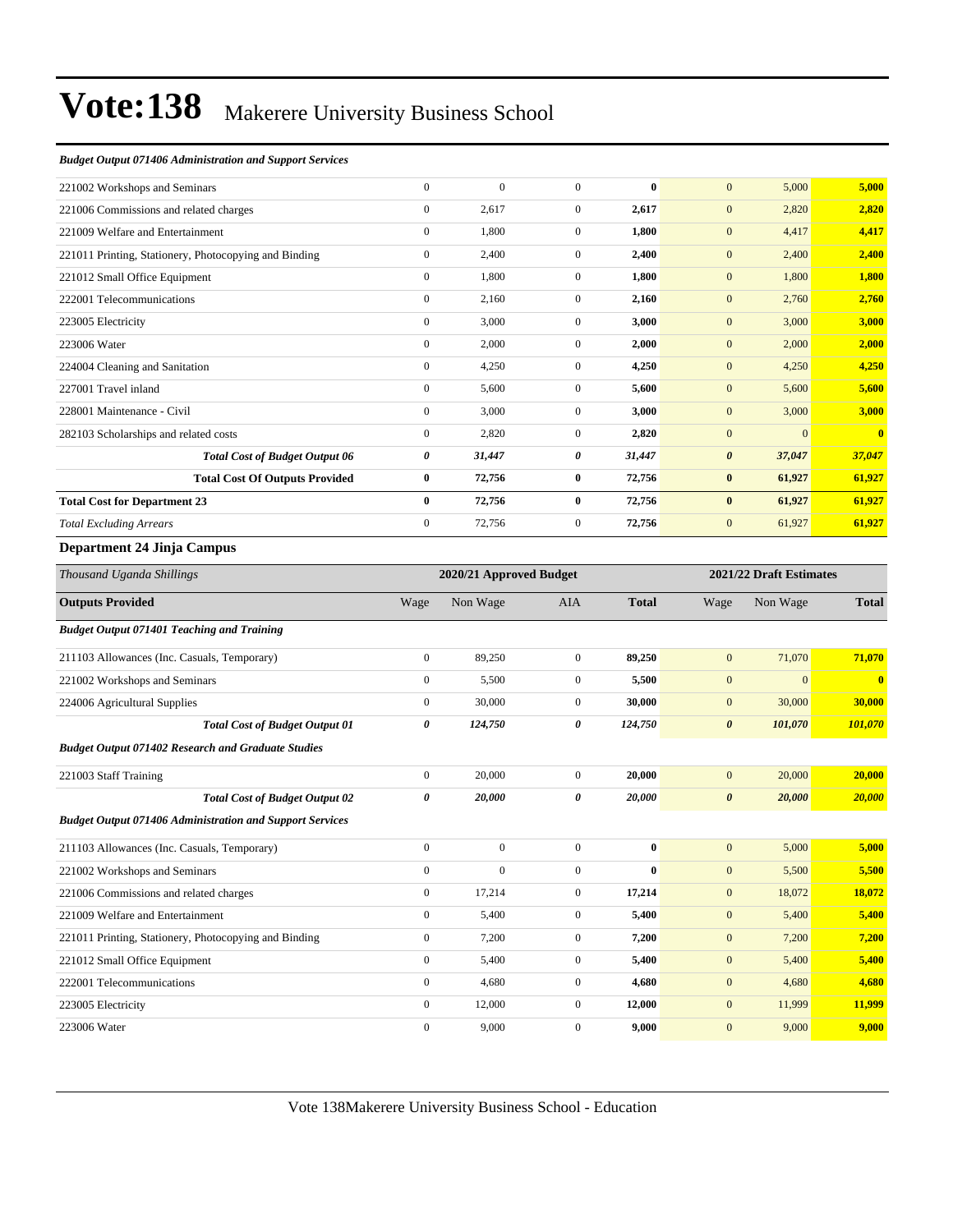| 224004 Cleaning and Sanitation                                  | $\mathbf{0}$          | 9,173                   | $\mathbf{0}$     | 9,173        | $\mathbf{0}$          | 9,282                   | 9,282                   |
|-----------------------------------------------------------------|-----------------------|-------------------------|------------------|--------------|-----------------------|-------------------------|-------------------------|
| 224006 Agricultural Supplies                                    | $\boldsymbol{0}$      | 5,000                   | $\boldsymbol{0}$ | 5,000        | $\mathbf{0}$          | $\mathbf{0}$            | $\bf{0}$                |
| 227001 Travel inland                                            | $\boldsymbol{0}$      | 8,200                   | $\boldsymbol{0}$ | 8,200        | $\mathbf{0}$          | 8,200                   | 8,200                   |
| 228001 Maintenance - Civil                                      | $\boldsymbol{0}$      | 12,000                  | $\mathbf{0}$     | 12,000       | $\mathbf{0}$          | 12,000                  | 12,000                  |
| 282103 Scholarships and related costs                           | $\mathbf{0}$          | $\mathbf{0}$            | $\overline{0}$   | $\bf{0}$     | $\mathbf{0}$          | 17,214                  | 17,214                  |
| <b>Total Cost of Budget Output 06</b>                           | 0                     | 95,267                  | 0                | 95,267       | $\boldsymbol{\theta}$ | 118,947                 | 118,947                 |
| <b>Total Cost Of Outputs Provided</b>                           | $\bf{0}$              | 240,017                 | $\bf{0}$         | 240,017      | $\bf{0}$              | 240,017                 | 240,017                 |
| <b>Total Cost for Department 24</b>                             | $\bf{0}$              | 240,017                 | $\bf{0}$         | 240,017      | $\bf{0}$              | 240,017                 | 240,017                 |
| <b>Total Excluding Arrears</b>                                  | $\boldsymbol{0}$      | 240,017                 | $\mathbf{0}$     | 240,017      | $\mathbf{0}$          | 240,017                 | 240,017                 |
| Department 25 Faculty of Energy Economics & Mgt                 |                       |                         |                  |              |                       |                         |                         |
| Thousand Uganda Shillings                                       |                       | 2020/21 Approved Budget |                  |              |                       | 2021/22 Draft Estimates |                         |
| <b>Outputs Provided</b>                                         | Wage                  | Non Wage                | AIA              | <b>Total</b> | Wage                  | Non Wage                | <b>Total</b>            |
| <b>Budget Output 071401 Teaching and Training</b>               |                       |                         |                  |              |                       |                         |                         |
| 211103 Allowances (Inc. Casuals, Temporary)                     | $\mathbf{0}$          | 84,265                  | $\overline{0}$   | 84,265       | $\mathbf{0}$          | 84,420                  | 84,420                  |
| 221002 Workshops and Seminars                                   | $\boldsymbol{0}$      | 5,000                   | $\mathbf{0}$     | 5,000        | $\mathbf{0}$          | $\mathbf{0}$            | $\overline{\mathbf{0}}$ |
| <b>Total Cost of Budget Output 01</b>                           | 0                     | 89,265                  | 0                | 89,265       | $\boldsymbol{\theta}$ | 84,420                  | 84,420                  |
| <b>Budget Output 071402 Research and Graduate Studies</b>       |                       |                         |                  |              |                       |                         |                         |
| 221002 Workshops and Seminars                                   | $\mathbf{0}$          | 2,040                   | $\overline{0}$   | 2,040        | $\boldsymbol{0}$      | $\mathbf{0}$            | $\bf{0}$                |
| 221003 Staff Training                                           | $\boldsymbol{0}$      | 40,000                  | $\mathbf{0}$     | 40,000       | $\mathbf{0}$          | 40,000                  | 40,000                  |
| <b>Total Cost of Budget Output 02</b>                           | 0                     | 42,040                  | 0                | 42,040       | $\boldsymbol{\theta}$ | 40,000                  | 40,000                  |
| <b>Budget Output 071403 Outreach</b>                            |                       |                         |                  |              |                       |                         |                         |
| 221002 Workshops and Seminars                                   | $\mathbf{0}$          | $\boldsymbol{0}$        | $\mathbf{0}$     | $\bf{0}$     | $\mathbf{0}$          | 5,154                   | 5,154                   |
| <b>Total Cost of Budget Output 03</b>                           | $\boldsymbol{\theta}$ | 0                       | 0                | 0            | $\boldsymbol{\theta}$ | 5,154                   | 5,154                   |
| <b>Budget Output 071406 Administration and Support Services</b> |                       |                         |                  |              |                       |                         |                         |
| 211103 Allowances (Inc. Casuals, Temporary)                     | $\mathbf{0}$          | $\boldsymbol{0}$        | $\overline{0}$   | $\bf{0}$     | $\boldsymbol{0}$      | 12,003                  | 12,003                  |
| 221006 Commissions and related charges                          | $\mathbf{0}$          | 3,123                   | $\mathbf{0}$     | 3,123        | $\mathbf{0}$          | $\mathbf{0}$            | $\bf{0}$                |
| 221009 Welfare and Entertainment                                | $\mathbf{0}$          | 5,400                   | $\mathbf{0}$     | 5,400        | $\boldsymbol{0}$      | 8,520                   | 8,520                   |
| 221011 Printing, Stationery, Photocopying and Binding           | $\boldsymbol{0}$      | 3,600                   | $\mathbf{0}$     | 3,600        | $\boldsymbol{0}$      | $\mathbf{0}$            | $\bf{0}$                |
| 221012 Small Office Equipment                                   | $\boldsymbol{0}$      | 5,400                   | $\boldsymbol{0}$ | 5,400        | $\mathbf{0}$          | $\mathbf{0}$            | $\bf{0}$                |
| 222001 Telecommunications                                       | $\theta$              | 4,680                   | $\theta$         | 4,680        | $\theta$              | 9,240                   | <u>9,240</u>            |
| 224004 Cleaning and Sanitation                                  | $\mathbf{0}$          | $\boldsymbol{0}$        | $\overline{0}$   | $\bf{0}$     | $\mathbf{0}$          | 5,000                   | 5,000                   |
| <b>Total Cost of Budget Output 06</b>                           | 0                     | 22,203                  | 0                | 22,203       | $\pmb{\theta}$        | 34,763                  | 34,763                  |
| <b>Total Cost Of Outputs Provided</b>                           | $\bf{0}$              | 153,508                 | $\bf{0}$         | 153,508      | $\pmb{0}$             | 164,337                 | 164,337                 |
| <b>Total Cost for Department 25</b>                             | $\bf{0}$              | 153,508                 | $\bf{0}$         | 153,508      | $\bf{0}$              | 164,337                 | 164,337                 |
| <b>Total Excluding Arrears</b>                                  | $\boldsymbol{0}$      | 153,508                 | $\mathbf{0}$     | 153,508      | $\boldsymbol{0}$      | 164,337                 | 164,337                 |
|                                                                 |                       |                         |                  |              |                       | <b>External Fin</b>     |                         |
|                                                                 | GoU                   | <b>External Fin</b>     | <b>AIA</b>       | <b>Total</b> | GoU                   |                         | <b>Total</b>            |
| <b>Total Cost for Sub-SubProgramme 14</b>                       | 1,962,614             | $\bf{0}$                | $\bf{0}$         | 1,962,614    | 1,962,614             | $\bf{0}$                | 1,962,614               |
| <b>Total Excluding Arrears</b>                                  | 1,962,614             | $\boldsymbol{0}$        | $\overline{0}$   | 1,962,614    | 1,962,614             | $\vert 0 \vert$         | 1,962,614               |